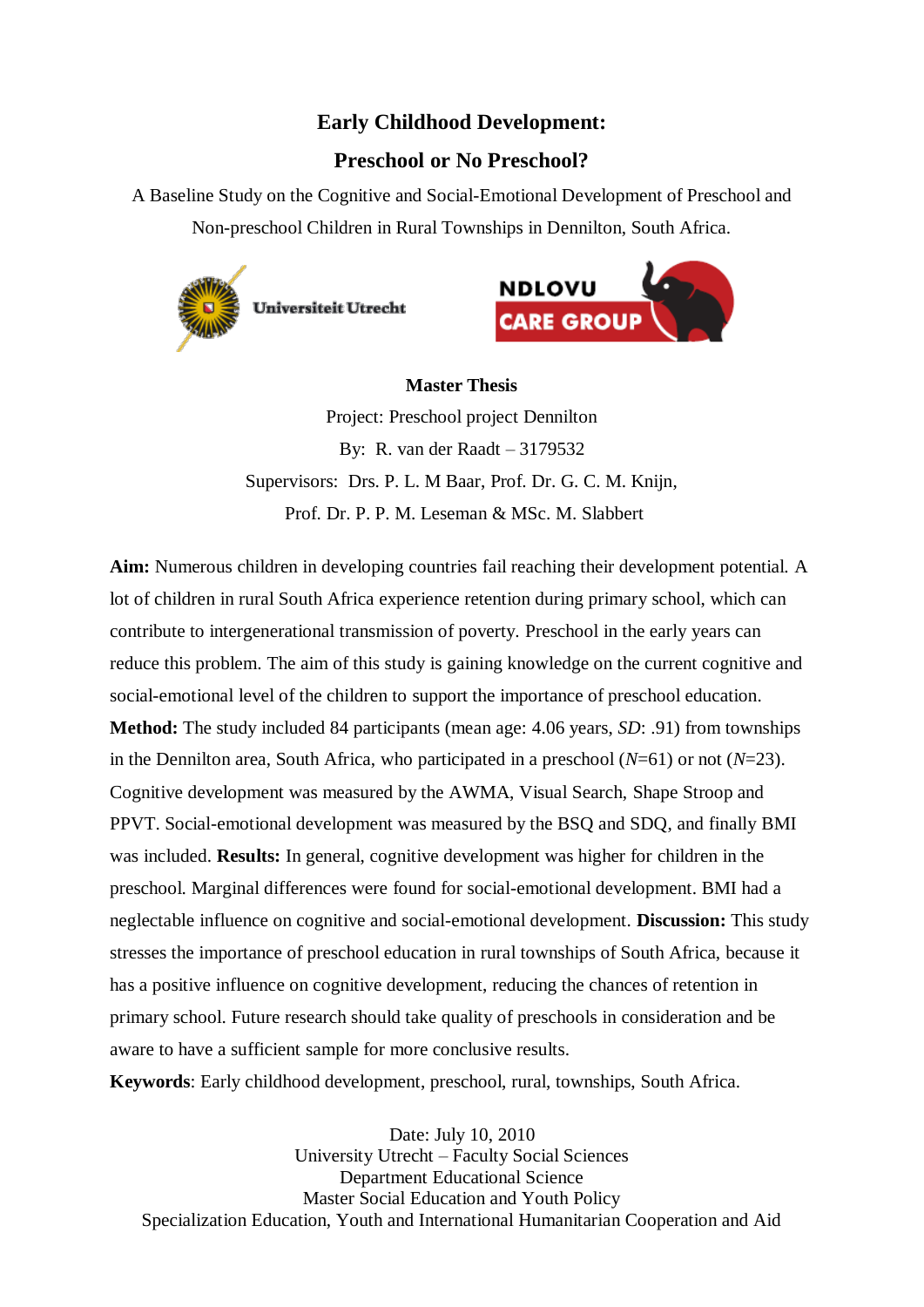#### **Introduction**

Many children under the age of five in developing countries seem to fail in reaching their potential in development. Most of these children live in Asia and sub-Sahara Africa. Due to exposure to multiple risk factors, such as poverty, malnutrition, poor health, and an unstimulating home environment their cognitive-language and social-emotional development is negatively affected (Grantham-McGregor et al., 2007). The cognitive development in the preschool period, from birth until the age of five or six is very important (Shonkoff & Phillips, 2000), because of the rapid development of the brain through neurogenesis, axonal and dendritic growth, synaptogenesis, cell death, synaptic pruning, myelination and gliogenesis (Blakemore & Frith, 2006; Thompson & Nelson, 2001). The different ontogenetic processes occur at different times and build on each other. A disruption in one of these processes can have long-term effects on the brain (Thompson & Nelson, 2001). In this preschool period the basis for personal, social and intellectual functioning is established (Shonkoff & Phillips, 2000). Moreover, Wicks-Nelson and Israel (2006) suggest, that despite the openness and flexibility of the brain, development potential declines with age. In addition, for developing countries it seems that the early development is a strong determinant for future school progress (Blair, 2002; Currie & Thomas, 1999; Feinstein, 2003; Pianta & McCoy, 1997). Due to a limited development, these disadvantaged children seem to be less educated, have poorer cognitive functioning, are less productive in later life and are more likely to transfer poverty to the next generation (Grantham-McGregor et al., 2007). In rural South Africa many children experience retention during primary school (Liddell & Kemp, 1995). These children especially have difficulties with succeeding in the first Grade (Morris, 1993, as cited in Liddell & Rae, 2001). When the development in the preschool years of children in South Africa is optimized this could lead to less retention, more education, a more productive life and subsequently to a higher well-being and performance of the population as a whole (Ertem, 2004). Knowledge on the current cognitive and social-emotional level of the children is needed to support and determine focus points of future intervention. Gaining information about the cognitive and social-emotional development of children in these preschools can contribute to the establishment of preventions that will help children reach their developmental potential. This study is the start of a longitudinal research, which intends to establish intervention in preschools in rural townships of South Africa.

The aim of this baseline study is to gain knowledge on cognitive and social-emotional development of preschool children in rural townships of South Africa. We will compare the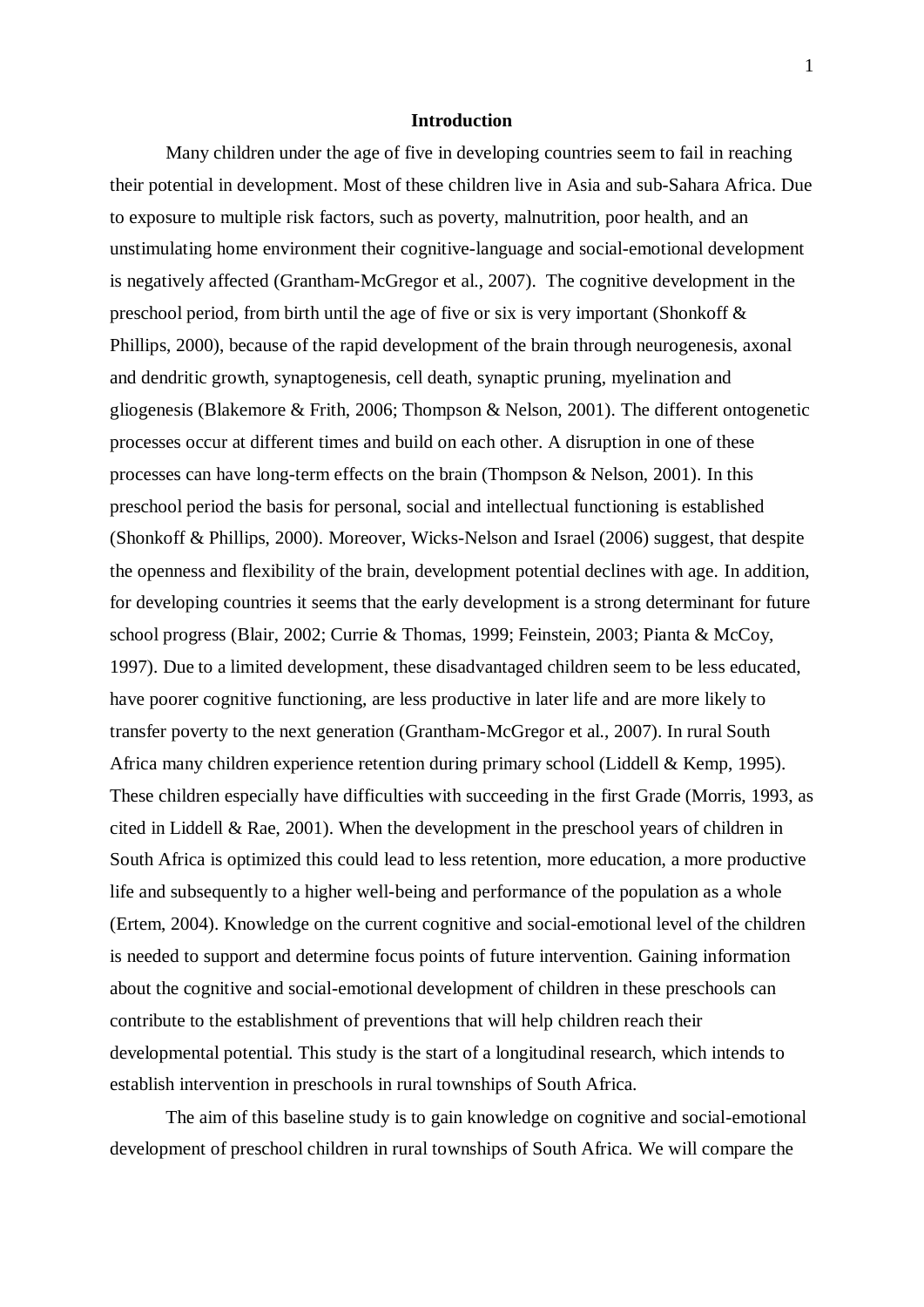level of cognitive development en social-emotional development of children, 3-6 years old, attending a preschool, with children, 3-6 years old, from the same areas who are not attending a preschool in a rural township area in South Africa. Data will be collected in Dennilton, a township area in South Africa, approximately 200 kilometres from Johannesburg (Elandsdoorn Foundation, nd.) and will focus on the Ndlovu Care Group preschools. The Ndlovu Care Group is an organisation that started a project in Dennilton. They aligned their goals with the Millennium Development Goals (United Nations Developing Programme, n.d.). To accomplish this, the organisation divides their activities into Community Health Care and Community Development Programs. In addition, the Ndlovu Care Group created preschool care centres, in order to create awareness, to provide care and to educate (Ndlovu Care Group, nd.).

In this study development is perceived as "patterns of change over time which begin at conception and continue throughout the life span" (Keenan, 2002, p. 4). Development does not occur by itself, but is an interaction between biology and experience and the developmental course can be modified through interventions (Shonkoff & Phillips, 2000). Development occurs at several levels: physical, social-emotional, and cognitive (Berk, 2009). We will focus on the cognitive and social-emotional development, because links have been suggested between the development of these areas and social and academic competence in school (Blair, 2002).

Cognitive development refers to alterations in "intellectual abilities, including attention, memory, academic and everyday knowledge, problem solving, imagination, creativity, and language". Social-emotional development can be described as "changes in emotional communication, self-understanding, knowledge about other people, interpersonal skills, friendships, intimate relationships, and moral reasoning and behaviour" (Berk, 2007, p. 9). Social-emotional and cognitive development concern changes in these areas over time. Nevertheless, in this study development will be defined as the level of development at a certain moment, because the available time to conduct this research is limited. Cognitive development can be distinguished in separate dimensions, namely, executive functions and language development. The first dimension, executive functions, consisting of the working memory, attention and inhibitory control, is selected, because it covers basic cognitive processes that organize thought resources toward a desired condition. Moreover, the preschool period seems to be an important time for development of executive functions (Blair, 2002; Garon, Bryson, & Smith, 2008). Inhibition could be described as "the ability to ignore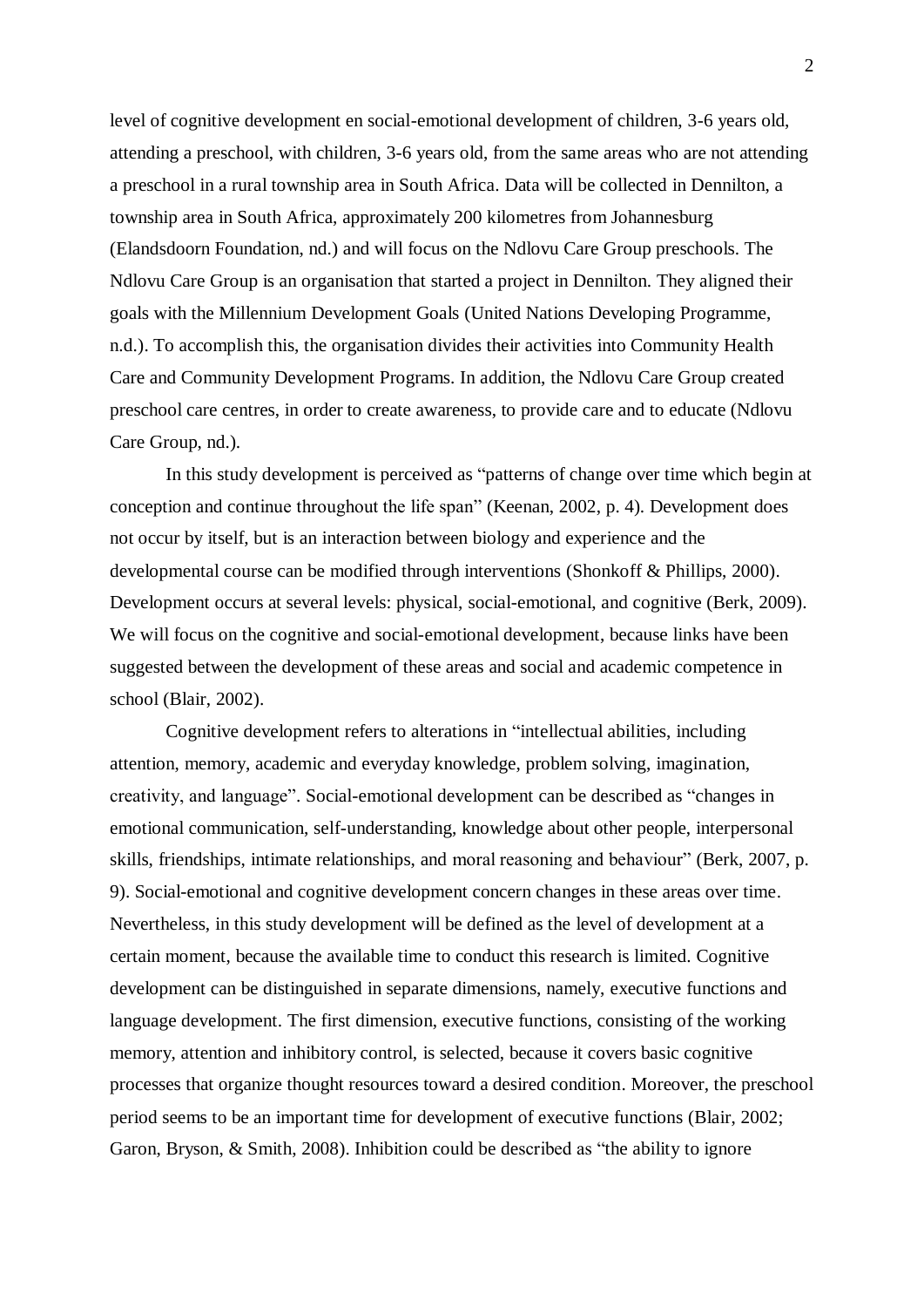distraction and stay focused, and to resist making one response and instead make another". Working memory is defined as "the ability to hold information in mind and manipulate it". The last function, attention is identified as "the ability to flexibly switch perspectives, focus of attention, or response mapping" (Diamond, 2006, p. 70). The second dimension, language development is selected, because of the strong relation between language development and acquirement of reading skills (Ramey & Ramey, 2004). In the present research, language development refers to the language level at the time of the measurement. Language will be divided into two variables: the lexicon (i.e., the expressive language) and the verbal shortterm memory. The lexicon will be measured in English, because this can give an indication for school readiness. This is important, because these children learn to read and write in English when they attend primary school. Certain knowledge of English is necessary before they can learn to read and write properly. Moreover, tests for the lexicon of Zulu and Sotho speaking children from the targeted age are not yet developed. The verbal short-term memory is selected, because it plays an important role in acquiring native and second language skills (Messer, et al., 2010).

Despite the lack of knowledge on the quality of the Ndlovu preschool, the children in the preschool spend a part of their time in an environment with other children, where they play with other children and are encouraged in several ways (i.e. they draw, they sing, they have exhibit social behaviour) which probably influences the development of these children positively (Bronfenbrenner, 1977). Also in other developing countries an influence of preschool attendance has been found (Aboud, 2006; Berlinski, Galiani & Gertler, 2006; Boocock, 1995; Cueto & Diaz, 1999 as cited in Engle et al., 2007; Jamarillo & Tietjen, 2002). For example, in Bangladesh Aboud (2006) found that preschool education increased school readiness and that the social play between preschool children en non-preschool children differed. Children in the preschool exhibited more interactive play and had more conversations. In Peru children scored higher on math and language when they attended a formal or non-formal preschool in comparison with children who did not attend a preschool (Cueto & Diaz, 1999, as cited in Engle et al., 2007). Moreover, Boocock (1995) summarised the results of several studies about the influence of preschool. This indicated that preschool influences cognitive development and school success. Moreover, it seemed that preschool education could be a protecting factor against several risk factors. The social-emotional development of the preschool children might be healthier, due to declination of risk factors. Consequently, a higher cognitive development in preschool children is expected in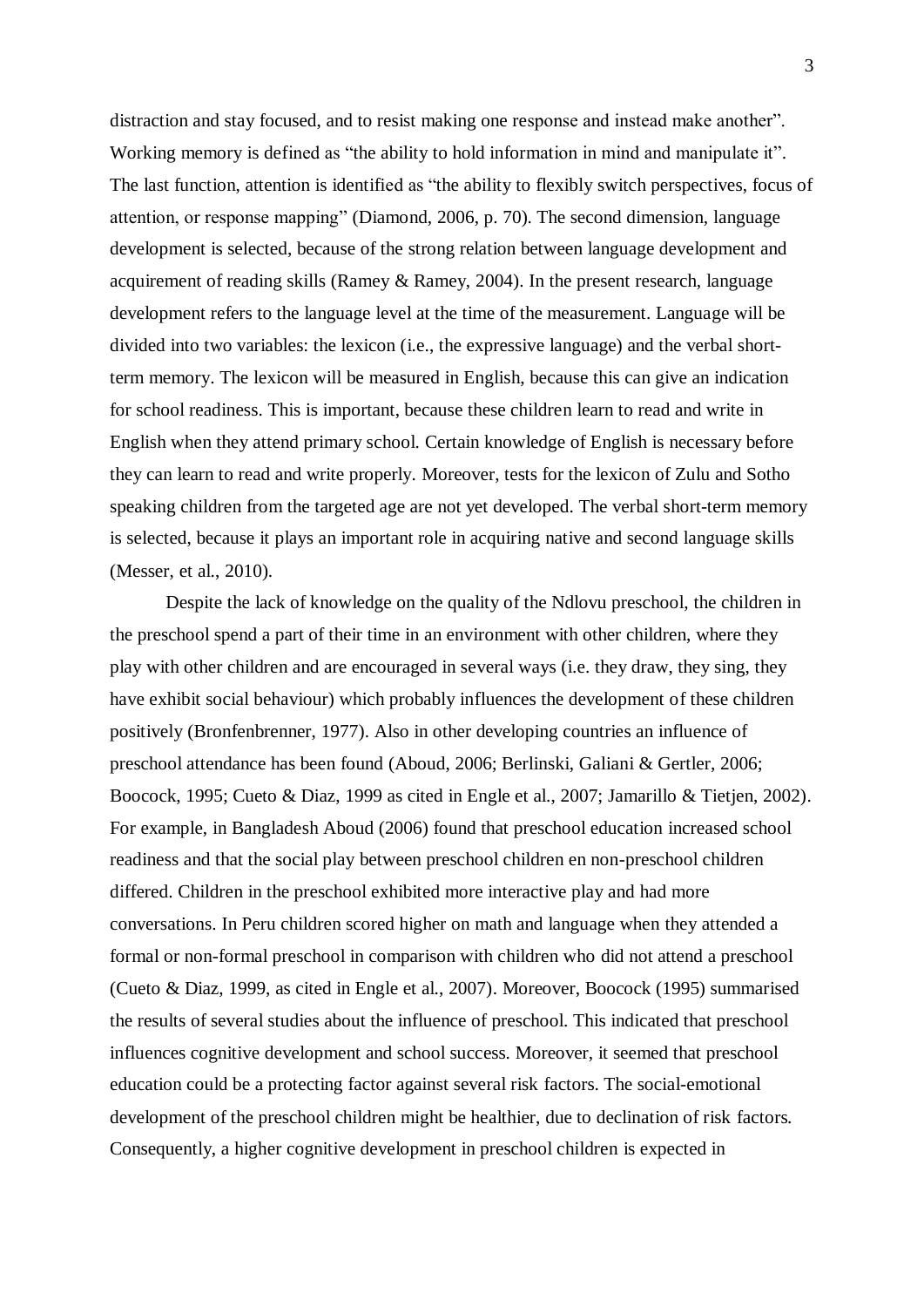comparison with children who do not attend a preschool. Furthermore, we expect to find a difference in social-emotional development between both groups of children.

Besides the influence of preschool there are several other factors that influence developmental outcomes in children. According to Bronfenbrenner's ecological model (1977), development does not occur by itself, but is influenced by its environment. The model includes four levels of the ecological system that influence the development of children. First, the micro system which influences the child directly and on which child can react directly. Second, the meso system which describes the interaction of micro systems. Third, the exo system that influences the meso system. Last, the macro system which is not a specific system contains facets like the law, culture, and religion. These facets have control or give direction to the lower systems. Bronfenbrenner's theory highlights the importance of studying contextual factors in explaining development of children in rural areas in South Africa. Despite the knowledge of presumable influences of other systems (e.g., parenting, neighbourhood, teacher-parent relationship, policy), this research will only take the undernutrition of the children into account, because undernutrition is apparent in rural South Africa. Undernutrition could be seen as micro level influence, because the parents feed their children. However, undernutrition can also be perceived as an influence no macro level, when a lack of food is for example due to social policy. Walker and colleagues (2007) considered evidence which link undernutrition, defined as growth, with child developmental outcomes. They stated: "The presence of cognitive and educational deficits in stunted children is a consistent and robust finding, although the size of the deficit varies across studies." (p. 146). Moreover, they found in their review that stunting and underweight in young children is associated "with apathy, less positive affect, lower levels of play and more insecure attachment." (p. 146). In addition, the lack of attachment to a consistent caregiver can have a negative effect on the development of the child (Siddiqi, Irwin, & Hertzman, 2007). Parents of the children who attend the Ndlovu preschool have to pay a fee of 80 Rand a month (which is around  $8 \epsilon$ ). Some parent might not be able to pay this fee. Thus, children in the preschool might come from families who have more money. Moreover, children attending preschool receive at least two meals a day at this preschool. Consequently, it might be that children in the preschool are better nourished than children who are not attending the preschool. To give a more realistic view on the possible difference in development between the two different groups it is important to control for undernutrition or see whether there is an influence of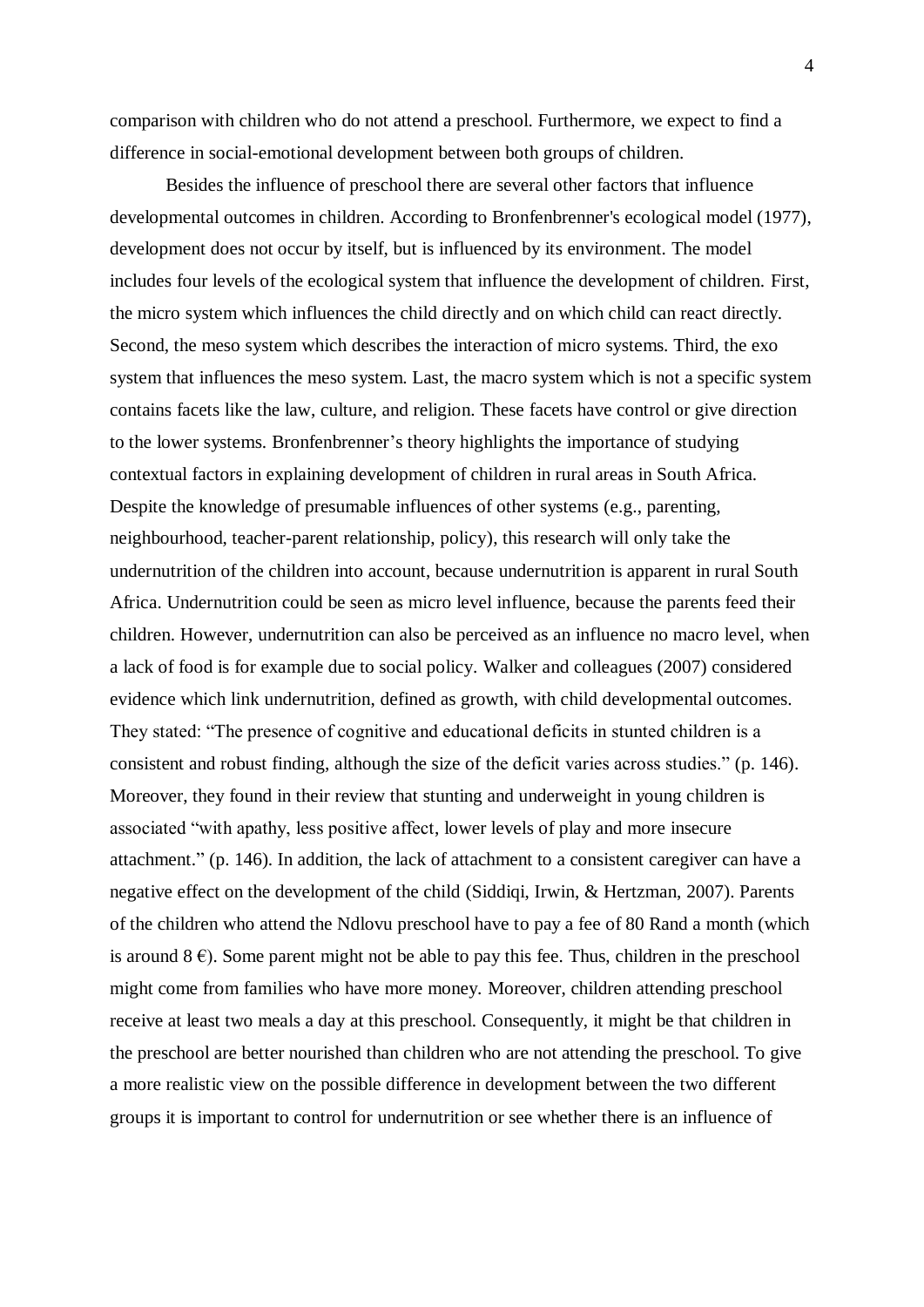undernutrition on development. In this research undernutrition will also be defined as growth, and therefore, length and weight will be considered.

#### **Overview of research questions**

In consideration of the findings in the previous part the following research questions are proposed: 1) Is the cognitive and social-emotional development of children aged two to six who attend the Ndlovu Care Group preschool different from children from two to six who do not attend a preschool? 2) Is the cognitive and social-emotional development of children aged two to six in Dennilton influenced by undernutrition? 3) Is the influence of undernutrition different for children who attend the Ndlovu Care Group preschool from children who are not attending a preschool?

Concerning the theoretical arguments in the introduction, the following hypotheses are proposed for the first three questions: 1a) The cognitive development of children who attend a preschool is higher as compared to children who do not attend a preschool. 1b) Socialemotional development differs between children who attend a preschool and children who not attend a preschool. 2) The cognitive and social-emotional development of children from three to six in Dennilton is negatively influenced by undernutrition. 3) The development of children who do not attend a preschool is influenced more by BMI compared to children who attend a preschool.

#### **Method**

#### *Participants.*

This study focused on children from two to six years old who live in Dennilton, a rural township area in South Africa. A group of these children attended one of the two preschools of Ndlovu Care Group in Dennilton. The other group lived in Dennilton in the same area the preschools were located, thereby controlling for possible contextual differences. The children were selected by a convenience sample, because there is hardly any registration of residents in Dennilton. The children in the preschools were tested during visits at the preschools. The children around the preschool were approached through community workers of the Ndlovu Care Group.

The sample included 84 participants (mean age in years: 4.06; *SD*: 0.91). From these children 61 (mean age in years: 3.83; *SD*: 0.92) attended a Ndlovu Care Group Preschool and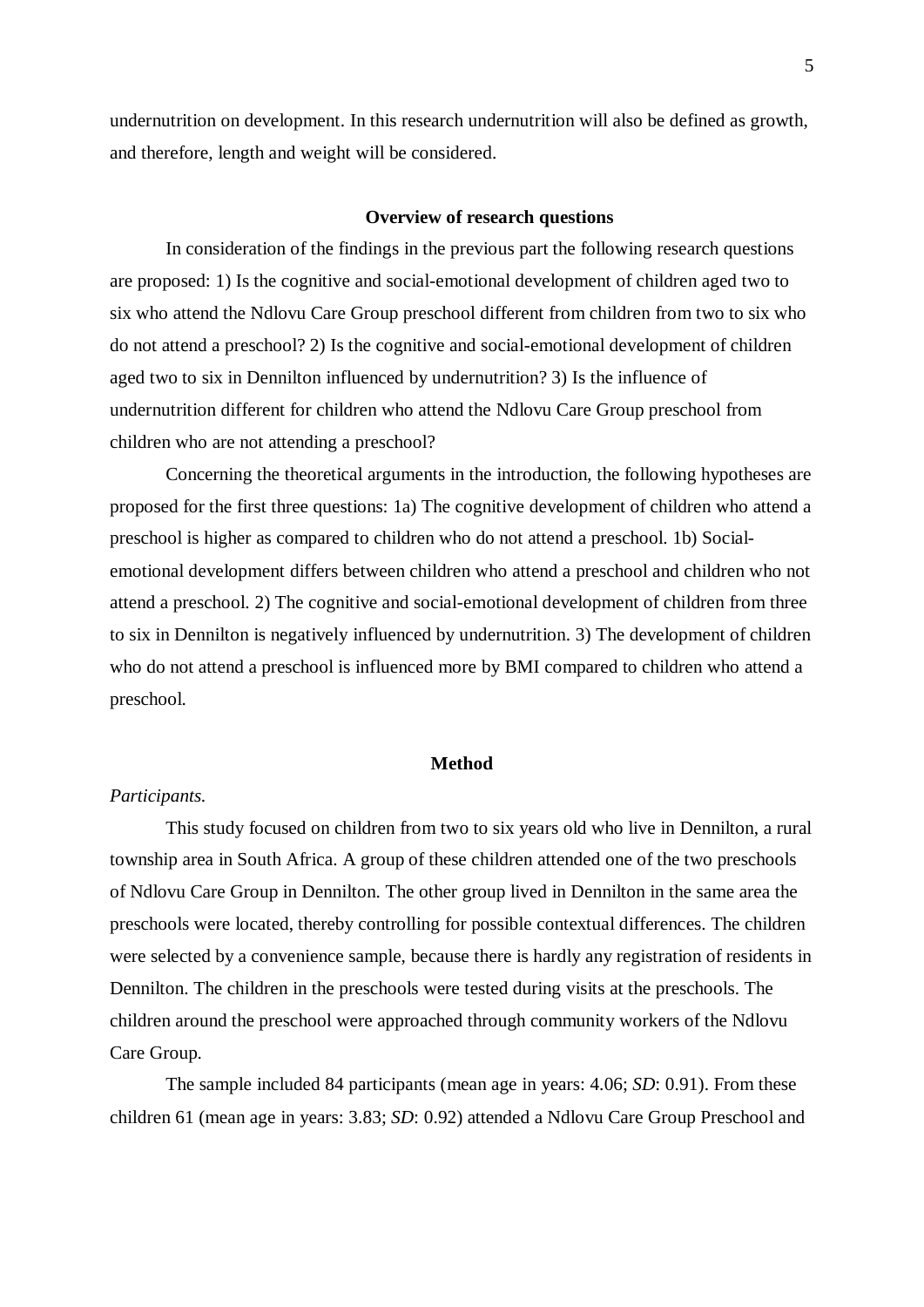23 (mean age in years: 4.14; SD: 0.89) did not. There was no significant difference in age between both groups.

#### *Dependent variables*

#### *Assessment Cognitive Development.*

*Executive functions.* Executive functions is measured by inhibition, attention and working memory. First, inhibition was measured by the Shape Stroop (Garon et al., 2008). In this test the children saw two different big animals; in these big animals a different small animal was placed. The child was asked to point to a specific small animal. However, from the same animal there was also a big one. When a child pointed toward the big animal instead of the small one, the child scored lower on inhibition. Before the test started, children had to perform the test item. In the test items children learned about big and small and the different kind of animals. The test only started when the child could recognize big/small and the different kind of animals. The value of the Cronbach's  $\alpha$  was found to be .68, which can be categorised as moderate to high (Field, 2005).

Second, attention was measured by the Visual Search (Enns & Cameron, 1987). The Visual Search had three test items. In these test items children had to find the elephants as fast as possible. The elephants were hidden between other animals, which had the same colour and some feature similarities. The children had one minute to find as many elephants as possible. The more elephants the children found (maximum of three per test), the higher the children scored on attention. In addition, the time (in seconds) a child needed to find an elephant was measured. The value of the Cronbach's  $\alpha$  for the number of elephants that were found was established to be .90, which can be categorised high (Field, 2005). The time in which an elephant was found had a Cronbach's α of .11, which can be categorized as low (Field, 2005).

Third, working memory was tested by three tests of the Automated Working Memory Assessment (AWMA) (Alloway, 2004; Alloway et al., 2008) the digital recall, non-word recall and the odd one out. These tests have been selected, because they are appropriate for the age category. Additionally, Campbell and colleagues (1997) suggest that a cultural bias in these kind of tests was reduced, because the test is based on the process instead of knowledge. Moreover, by using non-language based tests, the language bias will be avoided as much as possible. Additionally, Alloway and colleagues (2008) found that the AWMA was reliable and for measuring the working memory. For working memory, the three tests will be described separately. In the digit recall children had to repeat digits. The number of digits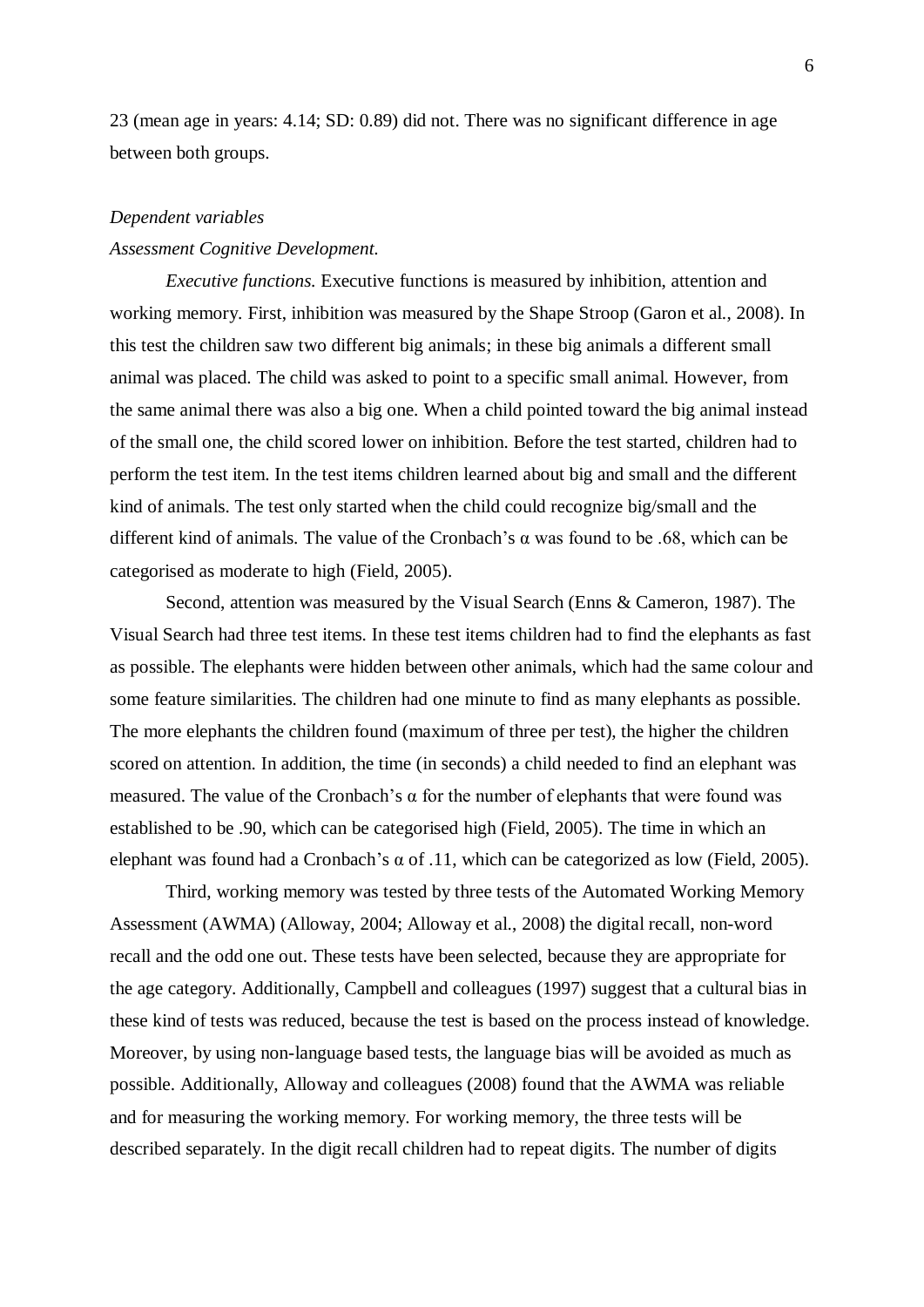increased per round. When a child repeated four times the correct order and numbers in the six chances he has, he went to the next round. When the child gave three wrong answers the test stopped. The more numbers and times a child repeated the digits correctly the higher he scored on working memory. The non-word recall had the same principles as the digit recall, but consisted of non-words instead of digits. These non-words were construed from an existing list. However, to avoid a language bias the words were first reviewed by three native speakers of Zulu and Sotho. It was discussed, whether these word existed in their language and when there was a disagreement in what they heard they listened to it again until they came to an agreement. The last test that was used was the odd one out. The odd one out consisted of two aspects. The recognition of the odd shape. There are three boxes with three shapes; one of these shapes is different. The child had to point out the odd shape. The second aspect concerns the working memory. The child had to remember in which boxes he saw the odd one out and had to point to the right boxes in the correct order as he saw the odd shapes when he saw the empty boxes. Every round the child had to remember one more odd shape. When a child made three mistakes the test stopped.

*Language development.* The language development was be measured by the Peabody Picture Vocabulary Test (PPVT) (Dunn & Dunn, 1997) and the AWMA, non-word recall (Alloway, 2004; Alloway et al., 2008). The PPVT was used to measure the lexicon. The use of this test came from the understanding that: "Children use gestures, sounds, words, or sentences (including sign language and augmentative or alternative communication) to convey wants and needs or to express meaning to others" (McConnel et al., 2003, p. 225). In previous studies, the PPVT was found to be reliable for the age group of this research. Also the content validity of the PPVT was found to be high (Dunn & Dunn, 1997). In the PPVT the child heard an English word and the child had to point to the picture, one of four, that matched with the word. The children started with set one. When the children had less than 8 mistakes they went on to a next set, otherwise the test stopped. When the test stopped the number errors were deducted of the number of items that had been done, 12 per set. This ended up in a raw score. The PPVT also provided a norm score based on a different population, but to avoid bias only the raw scores were used. The verbal short-term memory was measured by the non-word recall (Messer et al., 2010), the same test as discussed in the working memory part was used.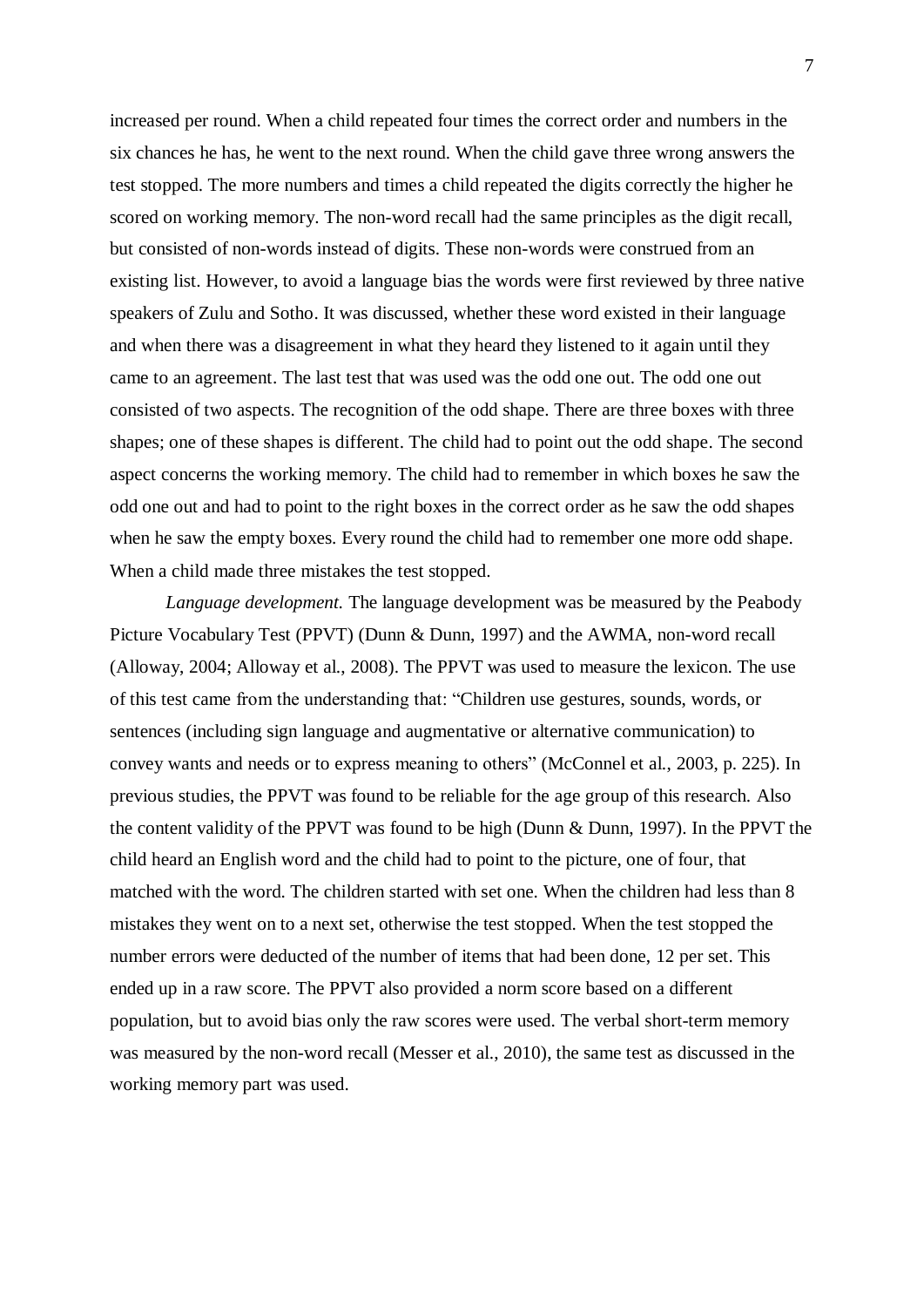*Assessment of Social and emotional development.* The social and emotional development was measured by McDevitt and Carey's Behavioural Style Questionnaire (BSQ) (1978), because of its cross-cultural validity (Super et al., 2008). In previous research the BSQ was found to be reliable with a Cronbach's  $\alpha$  of .84 for the total instruments. The lowest Cronbach's  $\alpha$ 's were found for Threshold (.47) and Regularity (.48). The remaining scales had a sufficient Cronbach's α of at least .60 or higher (McDevitt & Carey, 1978). In this study, the questionnaires were conducted by one of the primary caregivers. The questions could be answered in a six-point scale ranging from 1 (almost never) to 6 (almost every time). Firstly, the questionnaire was made available in English and in Sotho. Secondly, the questionnaire was reduced to 45 questions instead of the original 100 to make it more cultural sensitive. 15 questions were not relevant for this context, because of other customs, available material and school attendance (i.e., the meals were less structured - not on the table and meals were combined, because of a lack of food -, they do not have books or toys or do structured games and a group of the children does not attend school). Another problem was that the questionnaire was too long for this group. A former researcher in this area stated that the length of my questionnaire would reduce the quality and therefore advised to shorten it. After the deletion of the irrelevant question every second question within a construct was deleted. Nine items had to be recoded. The questions led to nine constructs concerning the division of temperament according to Thomas and Chess (1977). The Cronbach's α's for these constructs were; Activity (five items), .24; Regularity (five items), .63; Adaptability (six items), -.03; Approach/Withdrawal (five items), .13; Intensity (six items), .54; Mood (six items), .31; Persistence (four items), .29; Distractibility (four items), -.25; and Threshold (five items), - .02. Only the scale which measured regularity was reliable.

A second questionnaire to measure the social and emotional development was the Strengths and Difficulty Questionnaire for 0-3 years old (SDQ). This questionnaire was used for all the children between 2 and 6, so there would be an equal measurement for all the children instead of two different questionnaires. Moreover, the SDQ has been found to be useful, economical and a good measurement in several settings and researches (Goodman, 1997; Hawes & Dadds, 2004; Klasen et al., 2000; van Widenfelt et al., 2003). Moreover, the SDQ has found to be valid in various settings (Woerner et al., 2004). This questionnaire consisted of 25 questions concerning the child's behaviour. The questionnaire was conducted by one of the primary caregivers. The questions had to be answered with 1 (true), 2 (partially true) or 3 (not true). The first question of the questionnaire was eliminated, because 48 of the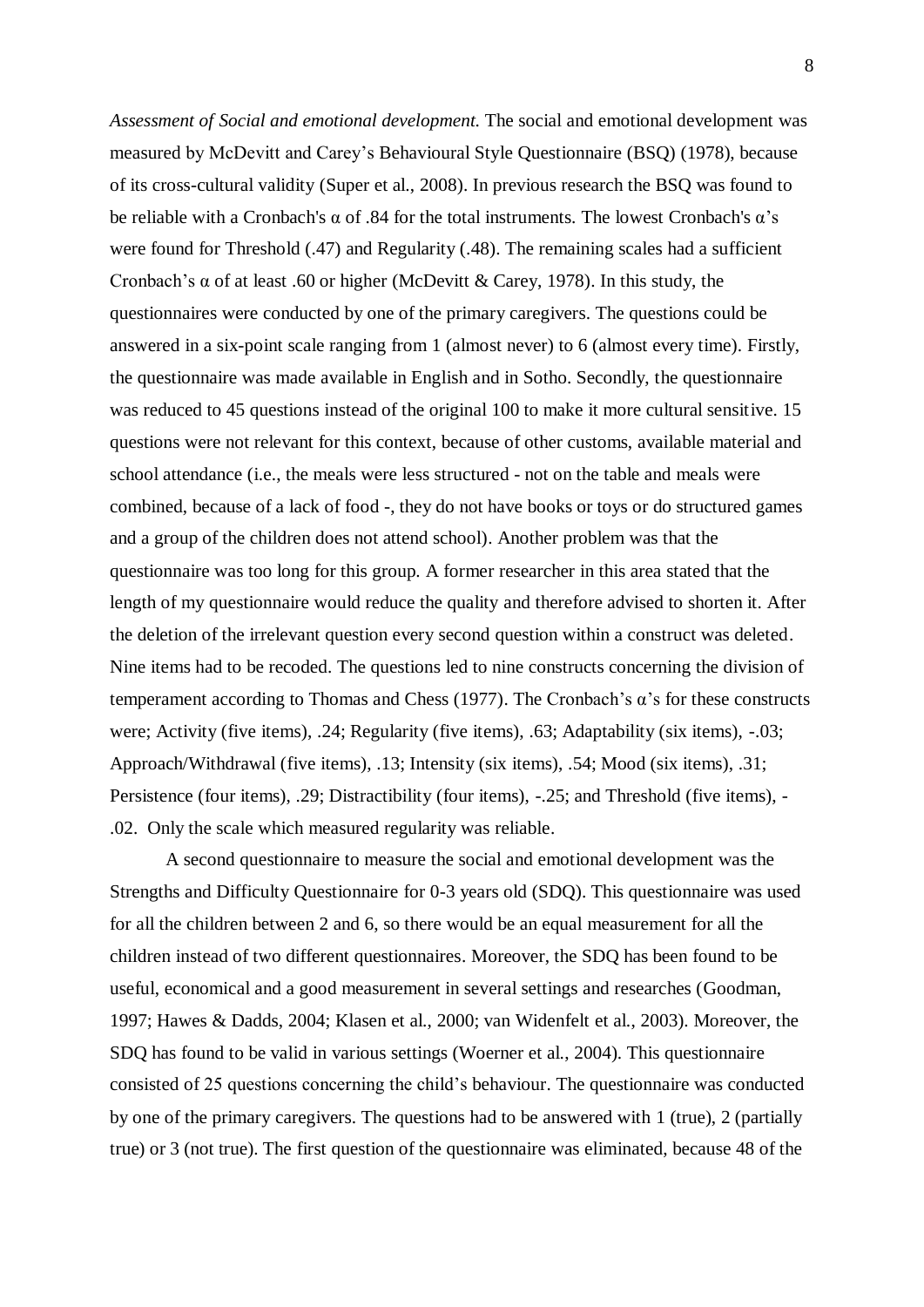76 parents did not fill in this question. Four questions had to be recoded. The 24 questions lead to the following 5 constructs of 5 items – except the pro-social scale consisting of 4 items - with the following Cronbach's  $\alpha$ 's: Emotional Symptom, .60 – after deletion of question 13; Conduct Problem, .60; Hyperactivity, .19; Peer Problem, .06; Pro-social, .68. Emotional symptom (*N*=69), Conduct problem (*N*=74) and Pro-social (*N*=72) seem to be reliable.

#### *Independent Variables*

*Preschool.* Whether a child did or did not attend a preschool was noted with 0 when a child did not attend a preschool and 1 when a child attended a preschool.

*Testability.* Whether a child could be tested was noted with 0 for not testable and 1 for testable.

*Undernutrition.* Undernutrition was measured in using the Body Mass Index (BMI) (World Health Organisation, n.d.). Weight, measured in kilograms, was divided by length, measured in meters, squared.

# *Procedure*

All the tests, except for the Peabody Picture Vocabulary test, were computer based. Due to lack of familiarity with computers in this area, the tests were transformed to paper pencil test to avoid bias. Testers where trained to conduct the data collection. Other confounding factors were reduced as much as possible: the children in the community knew the community worker and tests could be conducted without the attendance of one of the researchers, to reduce the bias out of fear for white people. Also, the children in the preschools were acquainted with the teacher. To compare the groups, external differences were reduced to a minimum. For example, knowledge that was necessary in some tests was practiced with the children until they mastered it. Also, other tests were process based and had no knowledge base. Moreover, children were always in a environment in which they were already acquainted and distractions were reduced to a minimum.

To answer the research questions, Hierarchical Regression Analyses and a Chi-square Analyses were used. For the Hierarchical Regression Analyses three models were estimated. Model 1 adopted the control variables age and gender. Model 2 also included the main effects BMI and Preschool. Model 3 added the interaction effect between BMI and Preschool. All dependent variables were tested separately. Although this leads to some loss of reliability, it was possible to maintain as much respondents as possible in the separate analyses. Chi-square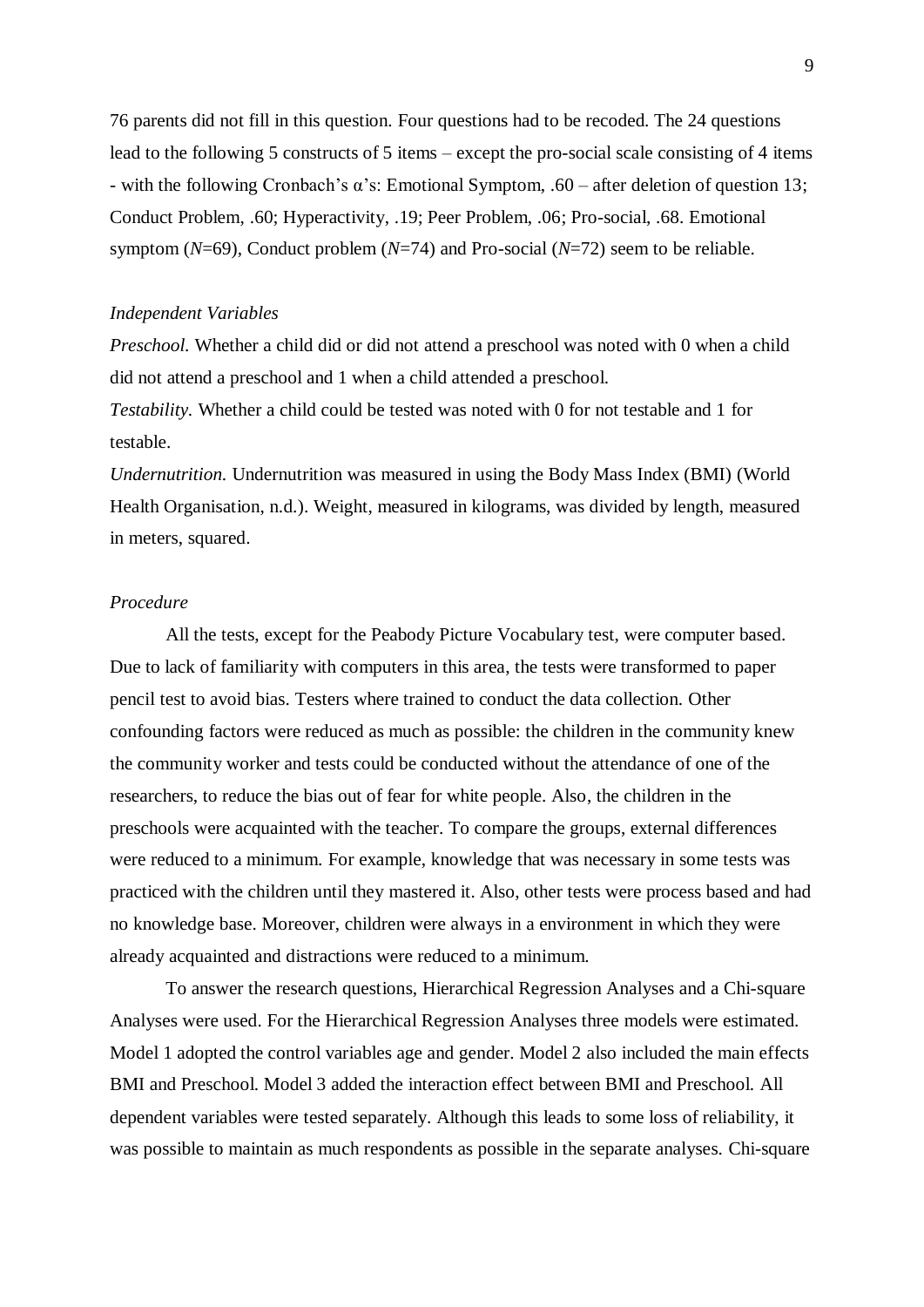analyses were used to explain the variance on the dichotomous dependent variable testability. Due to a lack of research in this area on this subject, tests were conducted two-sided. Some of the children did not respond on some cognitive tests due to non-testability. In the first analyses missing values due to non-testability were imputed with zero, in the second analyses no data was imputed. Both analyses were interpreted and compared. The analyses without imputation underestimate the effect of preschool and the analyses with zero imputation overestimates the effect of preschool. The overestimation is due to the premises that all the children would score zero if they did not respond. The underestimation is due to the deletion of a specific group of children who lack the skills to do the task. The true differences between preschool children and children who not attend a preschool will be somewhere in the middle of both analyses.

#### **Results**

#### *Descriptive statistics and correlation analyses on dependent variables*

Table 1 and 2 show the mean, standard deviation, number of observations and correlations of the independent variables for data with imputation (See Table 1) and data without imputation (See Table 2). First the significant correlations of data with imputation will be discussed. For non-preschool children inhibition correlated positively with the digit recall ( $r = .48$ ), the non-word recall ( $r = .50$ ) and lexicon ( $r = .55$ ). When non-preschool children scored higher on inhibition they also scored higher on the digit recall, non-word recall and PPVT. For preschool children a negative correlation between inhibition with all the working memory tests (*r* ranging from -.26 to -.30) was found. When preschool children scored high on the inhibition test they scored lower on the short term working memory tests. Furthermore, when children did not attend a preschool attention correlated positively with the scores on the digit recall  $(r = .56)$ . When children attended a preschool attention correlated positively with the scores on the non-word recall ( $r = .62$ ), the scores on the odd one out ( $r =$ .41,  $r = .43$ ) and the lexicon ( $r = .29$ ). Additionally, for both preschool and non-preschool children a higher score on the digit recall was an indication of a higher score on the non-word recall (respectively,  $r = .53$ ,  $r = .92$ ), the scores on the odd one out (respectively,  $r = .38$  and  $r = .28$  $= .46$ ,  $r = .46$  and  $r = .54$ ) and the lexicon ( $r = .35$ ,  $r = .61$ ). Also, a positive relationship between the non-word recall and the lexicon (preschool;  $r = .35$ , non-preschool;  $r = .79$ ) was found for both group. Moreover, only for preschool children an association was found for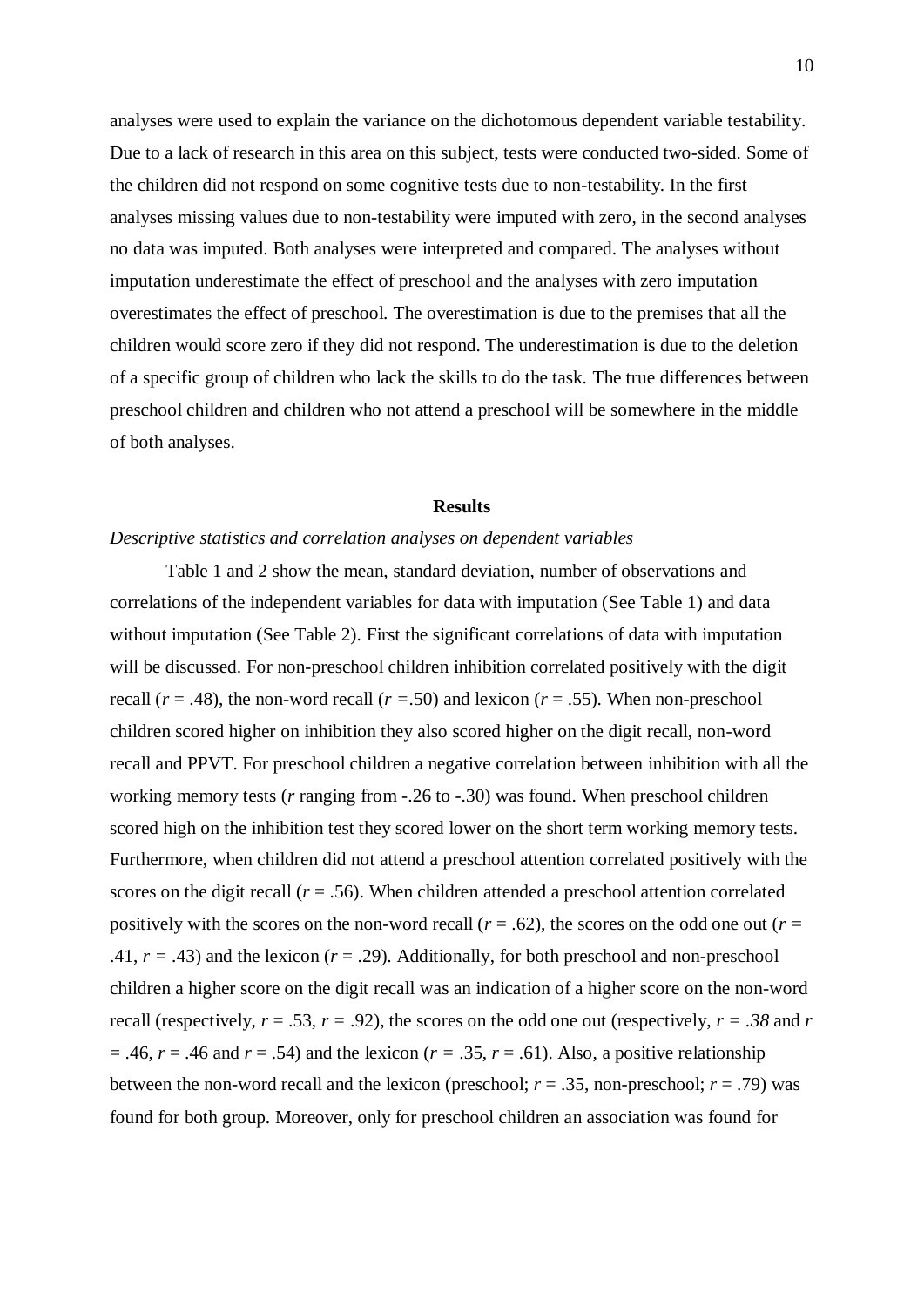Table 1

| Measure                  | 1.           | 2.             | 3.          | 4.                       | 5a.      | 5b.            | 6.                       | 7.             | 8.                       | 9.                       | 10.                      | $M_n$      | $SD_n$    | $N_n$ |
|--------------------------|--------------|----------------|-------------|--------------------------|----------|----------------|--------------------------|----------------|--------------------------|--------------------------|--------------------------|------------|-----------|-------|
| 1. Inhibition            | $\mathbf{r}$ | .21            | $.48*$      | $.50*$                   | .36      | .39            | $.55***$                 | $-.06$         | .09                      | .04                      | $-12$                    | 1.28       | .93       | 23    |
| 2. Attention             | $-.05$       | $\blacksquare$ | $.56**$     | .43                      | .36      | .34            | .26                      | $-.14$         | .34                      | .36                      | .09                      |            | 3.48 3.99 | 23    |
| 3. Digit Recall          | $-.30*$      | .36            |             | $-.92**$                 | $.46*$   | $.54*$         | $.61**$                  | $-.42$         | $-.29$                   | $-.03$                   | $.46*$                   | 12.16 9.33 |           | 19    |
| 4. Non-word Recall       | $-.27*$      | $.62**$        | $.53**$     | $\overline{\phantom{a}}$ | .33      | .41            | $.79**$                  | $-.44$         | $-.39$                   | $-.10$                   | .34                      | 7.26       | 5.81      | 19    |
| 5a Odd One Out Precision | $-.26*$      | $.41**$        | $.38*$      | $.50**$                  | $\equiv$ | $.80**$        | .36                      | $-.30$         | $-.42$                   | $-.22$                   | .24                      |            | 1.00 0.95 | 19    |
| 5b Odd One Out Memory    | $-.27*$      | $.43**$        | $.46**$     | $.47**$                  | $.93**$  | $\blacksquare$ | .18                      | $-.23$         | $-.26$                   | $-.11$                   | .08                      | 0.68 0.95  |           | 19    |
| 6. Lexicon/PPVT          | $-.14$       | $.29*$         | $.41**$     | $.35***$                 | $.39*$   | $.39**$        | $\overline{\phantom{a}}$ | $-.02$         | .08                      | .23                      | $-.04$                   | 3.04 2.77  |           | 23    |
| 7. Regularity            | .13          | .28            | $-.06$      | .09                      | .12      | .10            | $-.17$                   | $\blacksquare$ | .19                      | $-.08$                   | $-.39$                   | 4.54 0.87  |           | 21    |
| 8. Pro-social Scale      | $-.06$       | .00            | $-.08-.05$  |                          | .04      | .05            | $-.11$                   | $.31*$         | $\overline{\phantom{a}}$ | $.62**$                  | $-.22$                   |            | 2.24 0.60 | 21    |
| 9. Emotional Scale       | $-16$        | .20            | $-.15$      | .07                      | $-.24$   | $-.11$         | .12                      | .00.           | $-.29$                   | $\overline{\phantom{a}}$ | .03                      |            | 1.86 0.50 | 21    |
| 10. Conduct Scale        | $-.04$       | $-.05$         | .18         | .15                      | .28      | $.31*$         | .03                      | .00.           | $-.32*$                  | .19                      | $\overline{\phantom{a}}$ |            | 1.96 0.34 | 23    |
| $M_p$                    | 1.58         | 7.85           | 19.97 13.68 |                          | 5.79     | 3.03           | 13.69                    | 4.03           | 2.45                     | 1.82                     | 1.61                     |            |           |       |
| $SD_p$                   | 0.49         | 2.28           | 4.42 4.26   |                          | 5.72     | 2.94           | 9.51                     | 1.08           | 0.54                     | 0.51                     | 0.50                     |            |           |       |
| $N_p$                    | 60           | 60             | 61          | 60                       | 61       | 61             | 61                       | 46             | 48                       | 45                       | 48                       |            |           |       |

*Correlations, Mean, SD, N for dependent variables divided for preschool and non-preschool children with 0 imputation*

*Note.* Results for children who do not attend a preschool are presented above the diagonal; Result for children who attend a preschool are presented below the diagonal

\*  $p < 0.05$ . \*\*  $p < 0.01$ .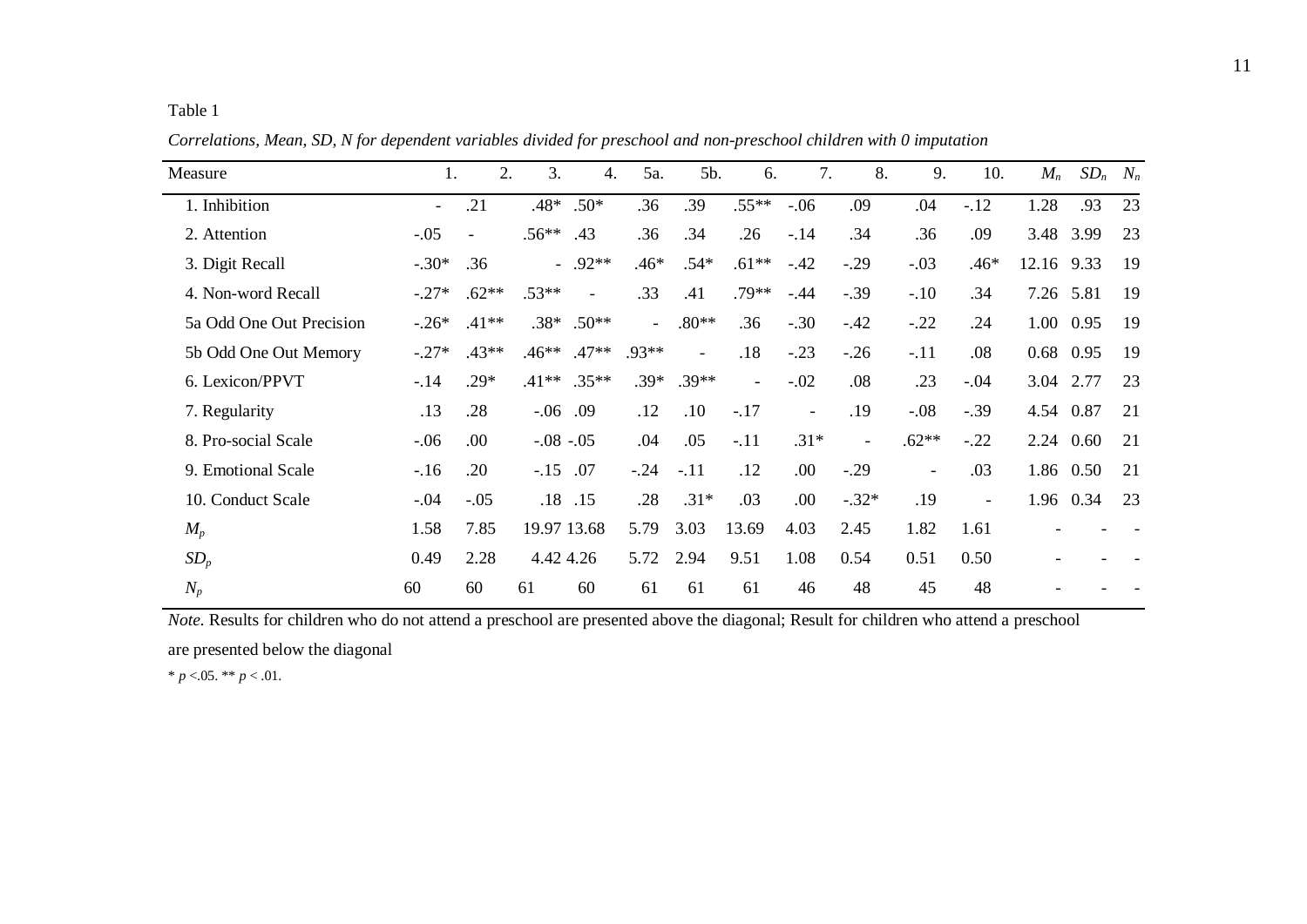| Measure                  | 1.                       | 2.       | 3.               | $\overline{4}$ .            | 5a.           | 5b.                      | 6.                       | 7.                       | 8.       |               | 9.<br>10.                | $M_n$ | $SD_n$ | $N_n$ |
|--------------------------|--------------------------|----------|------------------|-----------------------------|---------------|--------------------------|--------------------------|--------------------------|----------|---------------|--------------------------|-------|--------|-------|
| 1. Inhibition            | $\overline{\phantom{a}}$ |          | $-.50* -.29-.06$ |                             | $-.47-.19$    |                          | .13                      | .22                      | .04      | $-.02$        | $-.22$                   | 1.73  | 0.60   | 17    |
| 2. Attention             | $-.31*$                  | $\equiv$ | .45              | .21                         |               | $-.08-.04$               | $-.09$                   | $-.08$                   | .43      | .43           | .14                      | 4.71  | 3.96   | - 17  |
| 3. Digit Recall          | $-.28*$                  | $.46**$  |                  | $-.68**$                    |               | $-.09-.14*$              | .22                      | $-.35$                   | $-.09$   | .39           | $.60*$                   | 16.5  | 6.60   | -14   |
| 4. Non-word Recall       | $-41**$                  |          | $.52***$ .65**   | $\blacksquare$              | $-.25-.34$    |                          | $.58*$                   | $-.34$                   | .05      | .19           | .10                      | 10.62 | 3.48   | 13    |
| 5a Odd One Out Precision | $-.33*$                  |          |                  | .38** .48** .49**           |               | $-.56$                   | $-.03$                   | .08                      |          | $-.80*-.85**$ | .22                      | 1.90  | 1.10   | - 10  |
| 5b Odd One Out Memory    | $-.33*$                  |          |                  | $.40**$ . $.40**$ . $.46**$ | $.92**$       | $\overline{\phantom{a}}$ | $-.31$                   | .25                      | $-.34$   | $-.46$        | $-.10$                   | 1.30  | 0.95   | -10   |
| 6. Lexicon/PPVT          | $-.21$                   | .26      | $.41**$          | $.32*$                      | $.36***$ .32* |                          | $\overline{\phantom{a}}$ | .22                      | .23      | .38           | $-.15$                   | 3.89  | 2.54   | -18   |
| 7. Regularity            | .03                      | .21      | $-.06-.01$       |                             | .02           | .00                      | $-.17$                   | $\overline{\phantom{a}}$ | .19      | $-.08$        | $-.39$                   | 4.54  | 0.87   | 21    |
| 8. Pro-social Scale      | $-.06$                   | .00.     | $-.08-.05$       |                             | $-.14-.00$    |                          | $-.11$                   | $.31*$                   | $\equiv$ | $.62**$       | $-.22$                   | 2.24  | 0.60   | 21    |
| 9. Emotional Scale       | $-.24$                   | .17      | $-.15$           | .04                         | $-.26-.13$    |                          | .12                      | .00                      | $-.29$   |               | .03                      | 1.86  | 0.50   | 21    |
| 10. Conduct Scale        | $-.11$                   | $-.13$   | .18              | .10                         |               | $.41***$ $.45***$        | .03                      | .00                      | $-.32*$  | .19           | $\overline{\phantom{0}}$ | 1.96  | 0.34   | 23    |
| $M_{p}$                  | 1.61                     | 7.98     |                  | 19.97 13.91                 | 6.09 3.19     |                          | 13.69                    | 4.03                     | 2.45     | 1.82          | 1.61                     |       |        |       |
| $SD_p$                   | 0.44                     | 2.06     | 4.42 3.90        |                             | 5.71 2.93     |                          | 9.51                     | 1.08                     | 0.54     | 0.51          | 0.50                     |       |        |       |
| $N_p$                    | 59                       | 59       | 61               | 58                          | 58            | 58                       | 61                       | 46                       | 48       | 45            | 48                       |       |        |       |

*Correlations, Mean, SD, N for dependent variables divided for preschool and non-preschool children without imputation*

*Note.* Results for children who do not attend a preschool are presented above the diagonal; Result for children who attend a preschool are presented below the diagonal

\*  $p < 0.05$ . \*\*  $p < 0.01$ .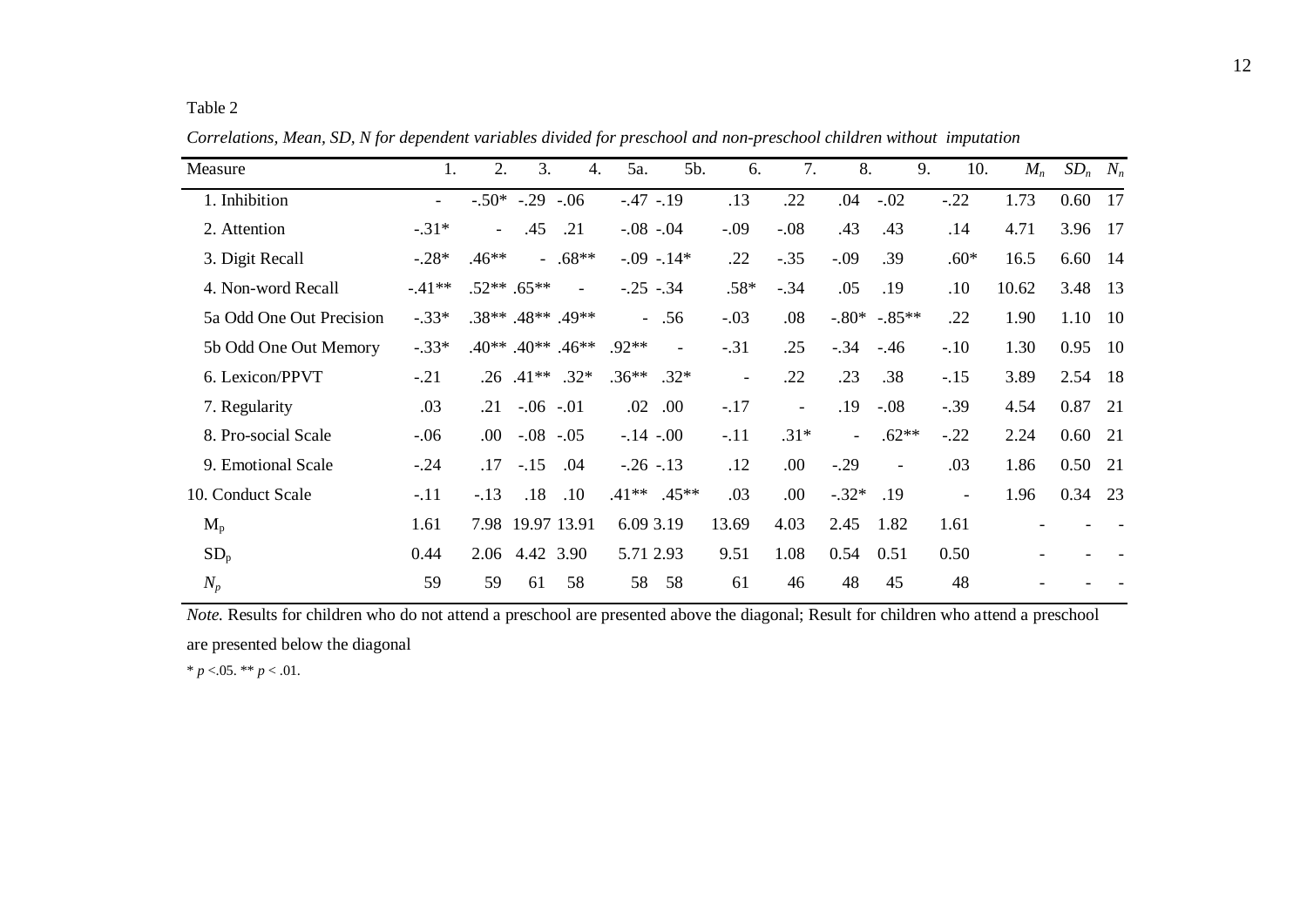both scores on the odd one out ( $r = .50$ ,  $r = .47$ ). Additionally, the precision score for the odd one out was positively correlated with the memory score on the odd one out for preschool ( $r = .93$ ) and non-preschool ( $r = .80$ ) children. Furthermore, the memory score of the odd one out related with lexicon  $(r = .39)$  and conduct  $(r = .31)$  only for preschool children. In addition, for preschool children regularity was positively associated with prosocial behaviour  $(r = .31)$ . Finally, pro-social behaviour correlated positively with emotional behaviour ( $r = .62$ ) for non-preschool children and negatively with conduct behaviour ( $r = -$ .32) for preschool children (See Table 1).

The model without imputation revealed some alternate results. For non-preschool children, inhibition was negatively associated with attention  $(r = -0.50)$  and no longer to the digit recall, the non-word recall and lexicon. Also the directions of the *r* changed for attention and the digit recall. For preschool children was the negative correlation between inhibition and attention  $(r = -.31)$  new. Furthermore, for non-preschool children attention is no longer related to the digit recall, also the direction of the *r* changed. For preschool children attention was no longer associated with lexicon, but attention was positively correlated with the digit recall  $(r = .46)$ . Moreover, for non-preschool children the digit recall did no longer correlate with lexicon, the correlation with the memory score of the odd one out changed direction ( $r =$ -.14) and conduct behaviour (*r* = .60) related positively. Additionally, the odd one out precision score did not longer relate to the odd one out memory score for the non-preschool. However, the odd one out precision score related negatively with pro-social  $(r = .80)$  and emotional behaviour  $(r = -.85)$ . For preschool children the odd one out scores now correlated positively with conduct behaviour  $(r = .41, r = .45)$ .

Besides the correlation between the variables, it was investigated whether children in the preschool differed in several aspects from children who did not attend a preschool. First, it was tested whether preschool and non-preschool children differed in testability with a Chisquare analyses. Children who did not attend a preschool were less testable than children who attend a preschool,  $\chi^2$  (1, *N* = 84) = 10.17; *p* = .001. Second, differences in BMI between preschool and non-preschool children were investigated with an independent sample *t*-test. Children who attended a preschool had a lower BMI than children who did not attend a preschool, *t* (82) = 3.94, *p* < .001.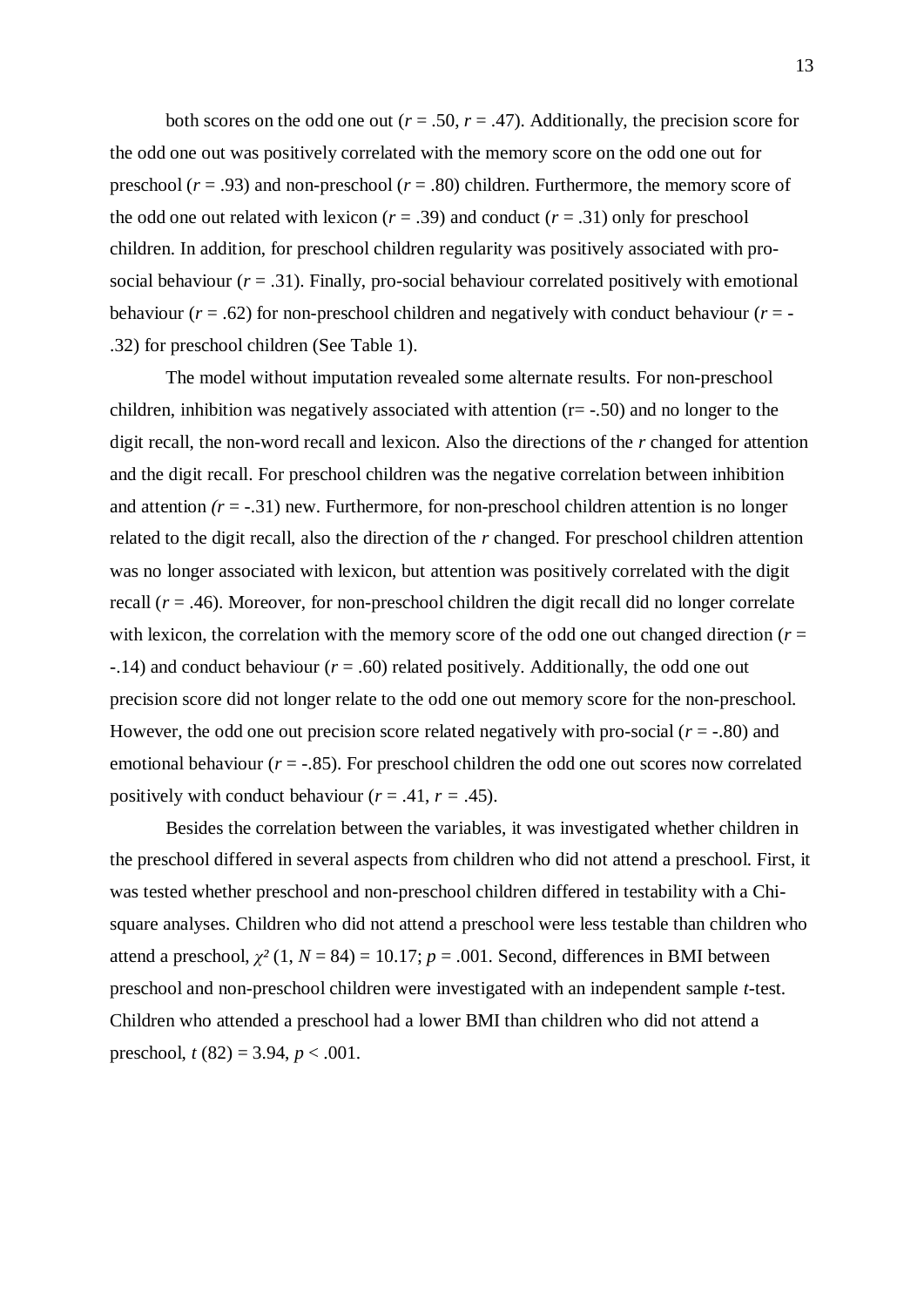|                 | <b>PPVT</b>      |      |         | Shape Stroop     |      |         | Visual Search    |      |         |
|-----------------|------------------|------|---------|------------------|------|---------|------------------|------|---------|
| Variable        | $\boldsymbol{B}$ | SEB  | $\beta$ | $\boldsymbol{B}$ | SE B | $\beta$ | $\boldsymbol{B}$ | SE B | $\beta$ |
| Step 1          |                  |      |         |                  |      |         |                  |      |         |
| Gender          | 1.54             | 1.99 | .08     | .06              | .14  | .05     | .01              | .72  | .00     |
| Age in Years    | $3.57**$         | 1.11 | .34     | $-.24**$         | .08  | $-.34$  | $1.37**$         | .40  | .36     |
| Step 2          |                  |      |         |                  |      |         |                  |      |         |
| Gender          | 1.20             | 1.77 | .06     | .03              | .13  | .03     | $-.11$           | .60  | $-.06$  |
| Age in Years    | $2.53*$          | 1.13 | .24     | $-.36***$        | .08  | $-.51$  | $.86*$           | .39  | .23     |
| Preschool       | 9.34***          | 2.14 | .44     | $.25*$           | .16  | .17     | $3.76***$        | .73  | .49     |
| <b>BMI</b>      | $-.29$           | .56  | $-.06$  | $-.09$           | .04  | $-.28$  | $-.18$           | .19  | $-.10$  |
| Step 3          |                  |      |         |                  |      |         |                  |      |         |
| Gender          | 1.31             | 1.77 | .07     | .02              | .13  | .02     | $-.12$           | .61  | $-.02$  |
| Age in Years    | $2.42*$          | 1.14 | .23     | $-.35*$          | .08  | $-.49$  | $.87*$           | .39  | .23     |
| Preschool       | 9.81***          | 2.21 | .46     | .20              | .16  | .14     | $3.73***$        | .76  | .49     |
| <b>BMI</b>      | $-.46$           | .59  | $-.10$  | $-.07$           | .04  | $-.22$  | $-.17$           | .20  | $-.10$  |
| Preschool X BMI | $-.85$           | .99  | $-.09$  | .09              | .07  | .14     | .07              | .34  | .02     |

*Lexicon (n = 84), Inhibition (n = 83) and Attention (n = 83) with 0 imputation* 

*Note.* PPVT:  $R^2 = .12^{**}$  for Step 1;  $\Delta R^2 = .21^{***}$  for Step 2;  $\Delta R^2 = .01$  for Step 3. Shape Stroop:  $R^2 = .12^{**}$  for Step 1;  $\Delta R^2 = .12^{**}$  for Step 2;  $\Delta R^2 = .02$  for Step 3. Visual Search:  $R^2 = .13^{**}$  for Step 1;  $\Delta R^2 = .28^{***}$  for Step 2;  $\Delta R^2 = .00$  for Step 3

\*  $p < 0.05$ . \*\*  $p < 0.01$ . \*\*\*  $p < 0.001$ .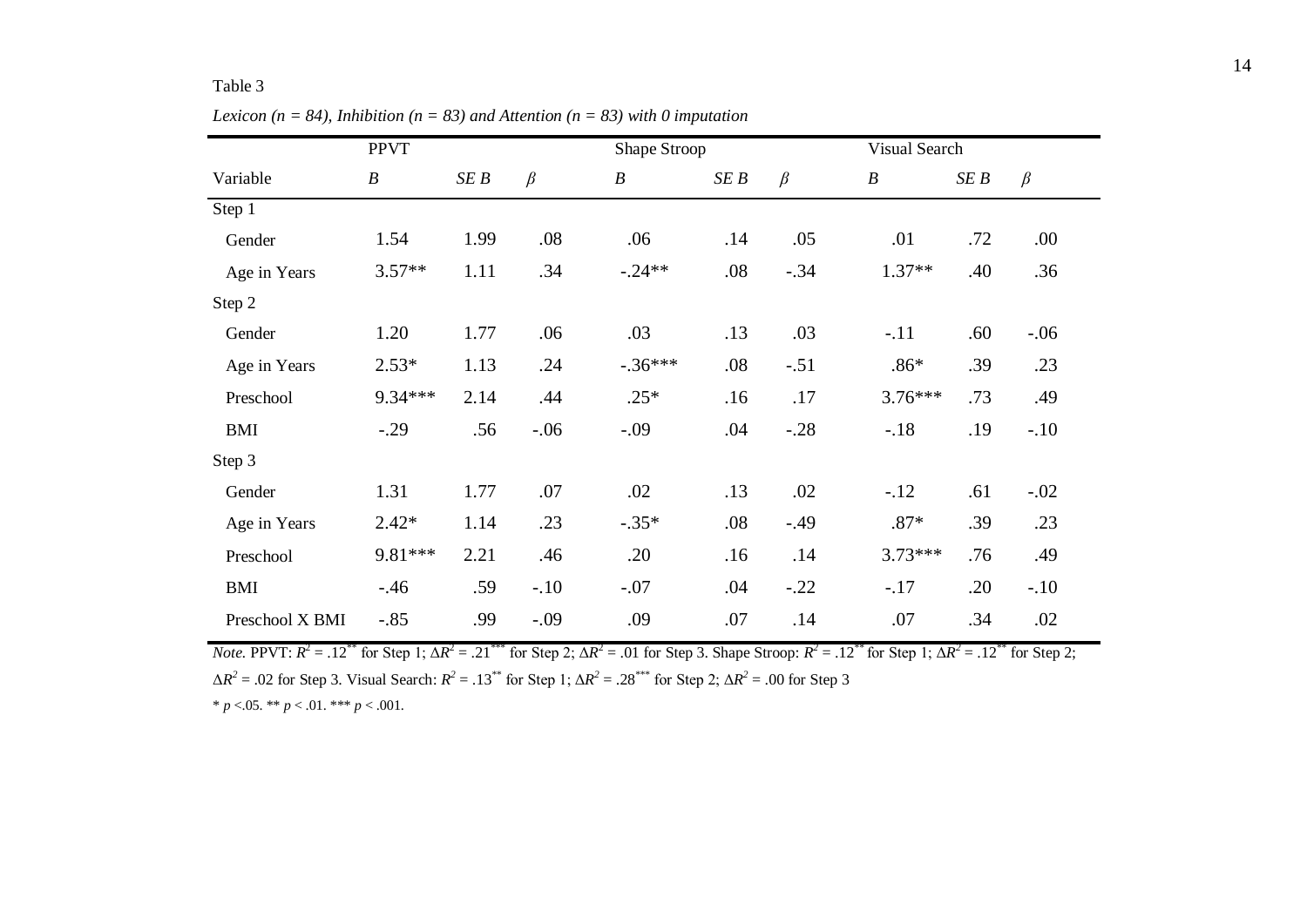|                 | Digit Recall     |      |                  | Non-word Recall  |      |         | Odd One Out Precision Score |      |                  | Odd One Out Memory Score |      |         |
|-----------------|------------------|------|------------------|------------------|------|---------|-----------------------------|------|------------------|--------------------------|------|---------|
| Variable        | $\boldsymbol{B}$ | SEB  | $\boldsymbol{B}$ | $\boldsymbol{B}$ | SEB  | $\beta$ | $\boldsymbol{B}$            | SEB  | $\boldsymbol{B}$ | $\boldsymbol{B}$         | SE B | $\beta$ |
| Step 1          |                  |      |                  |                  |      |         |                             |      |                  |                          |      |         |
| Gender          | 1.01             | 1.52 | .08              | 1.29             | 1.12 | .12     | $-.61$                      | 1.06 | $-.06$           | $-.06$                   | .52  | $-.01$  |
| Age in Years    | 1.43             | .84  | .19              | $2.59***$        | .62  | .44     | $3.03***$                   | .59  | .51              | $1.74***$                | .29  | .57     |
| Step 2          |                  |      |                  |                  |      |         |                             |      |                  |                          |      |         |
| Gender          | 1.07             | 1.31 | .08              | 1.32             | .93  | .12     | $-.48$                      | 1.02 | $-.04$           | .03                      | .51  | .01     |
| Age in Years    | $-.05$           | .83  | $-.01$           | $1.30*$          | .60  | .22     | $2.64***$                   | .65  | .44              | $1.63***$                | .32  | .53     |
| Preschool       | $6.13***$        | 1.68 | .39              | 4.38***          | 1.12 | .35     | 3.59**                      | 1.30 | .28              | $1.80**$                 | .65  | .28     |
| <b>BMI</b>      | $-0.91*$         | .41  | $-.27$           | $-.85**$         | .30  | $-.31$  | $-.10$                      | .32  | $-.04$           | .02                      | .16  | .01     |
| Step 3          |                  |      |                  |                  |      |         |                             |      |                  |                          |      |         |
| Gender          | .82              | 1.30 | .06              | 1.36             | .94  | .13     | $-.35$                      | 1.02 | $-.03$           | .07                      | .51  | .01     |
| Age in Years    | .13              | .83  | .02              | $1.26*$          | .61  | .21     | $2.55***$                   | .65  | .43              | $1.60***$                | .32  | .52     |
| Preschool       | $5.20**$         | 1.74 | .33              | $4.50**$         | 1.26 | .36     | $4.04**$                    | 1.36 | .32              | $1.96**$                 | .68  | .30     |
| <b>BMI</b>      | $-.67$           | .42  | $-.20$           | $-.88**$         | .32  | $-.33$  | $-.22$                      | .33  | $-.08$           | $-.02$                   | .17  | $-.02$  |
| Preschool X BMI | 1.28             | .72  | .20              | $-.17$           | .53  | $-.03$  | $-.62$                      | .57  | $-.12$           | $-.22$                   | .28  | $-.08$  |

*Cognitive - Working memory: Digit Recall (N=80), Non-word Recall (N=79) and Odd one out (N= 80) with 0 imputation*

*Note*. Digit recall:  $R^2 = .04$  for Step 1;  $\Delta R^2 = .27^{***}$  for Step 2;  $\Delta R^2 = .03$  for Step 3. Non-word Recall:  $R^2 = .19^{***}$  for Step 1;  $\Delta R^2 = .27^{***}$  for Step 2;  $\Delta R^2 = .00$  for Step 3. Odd One Out Precision Score:  $R^2 = .27^{***}$  for Step 1;  $\Delta R^2 = .09^{**}$  for Step 2;  $\Delta R^2 = .01$  for Step 3. Odd One Out Memory Score:  $R^2 = .33^{***}$  for Step 1;  $\Delta R^2 = .07^*$  for Step 2;  $\Delta R^2$  = .01 for Step 3

\*  $p < .05$ . \*\*  $p < .01$ . \*\*\*  $p < .001$ .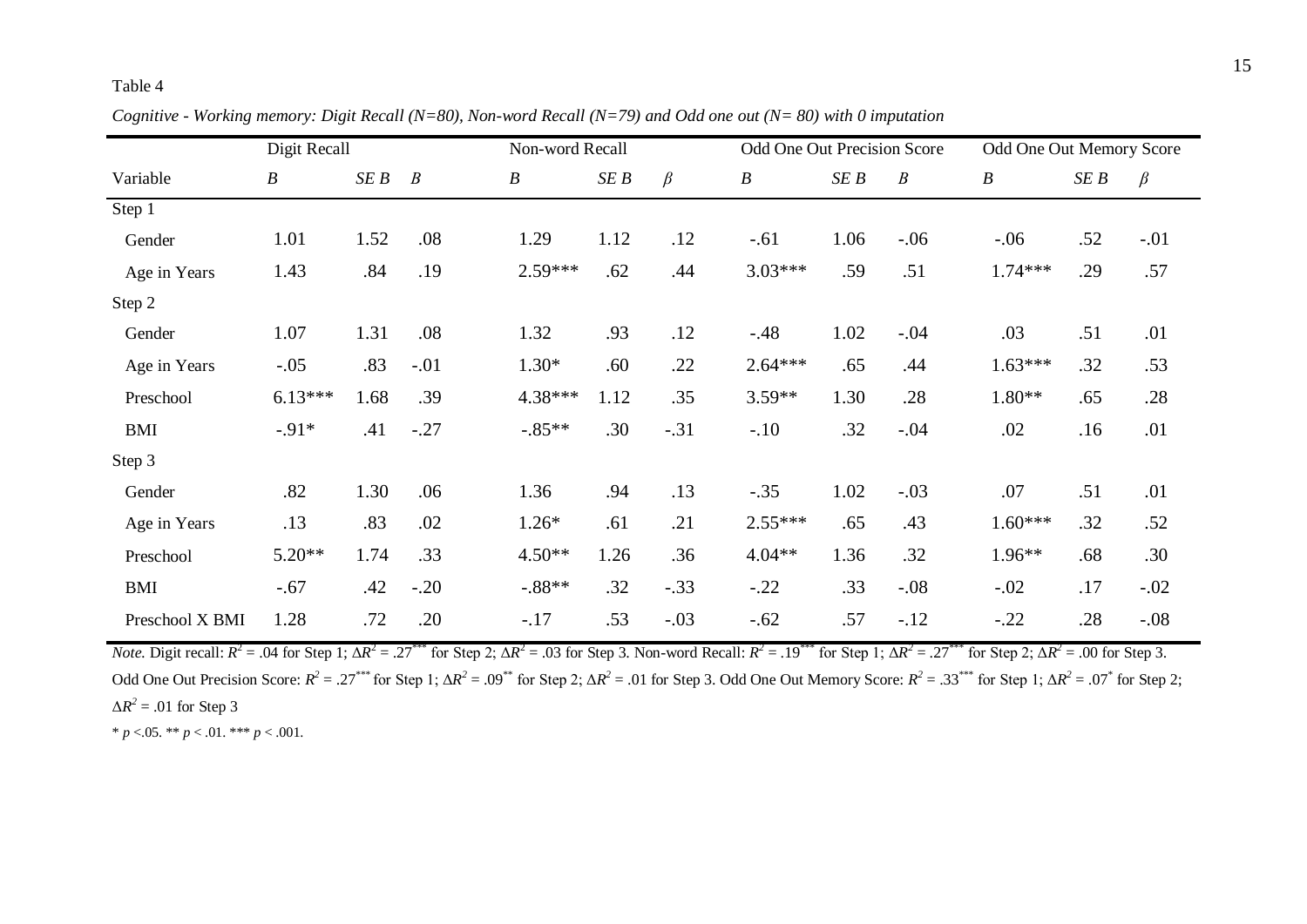|                 | <b>PPVT</b>      |      |         | Shape Stroop     |     |         |                  | Visual Search |         |  |  |
|-----------------|------------------|------|---------|------------------|-----|---------|------------------|---------------|---------|--|--|
| Variable        | $\boldsymbol{B}$ | SEB  | $\beta$ | $\boldsymbol{B}$ | SEB | $\beta$ | $\boldsymbol{B}$ | SE B          | $\beta$ |  |  |
| Step 1          |                  |      |         |                  |     |         |                  |               |         |  |  |
| Gender          | 1.33             | 2.00 | .07     | .01              | .09 | .01     | $-.12$           | .62           | $-.02$  |  |  |
| Age in Months   | 3.88***          | 1.11 | .37     | $-.31***$        | .05 | $-.58$  | $1.36***$        | .35           | .42     |  |  |
| Step 2          |                  |      |         |                  |     |         |                  |               |         |  |  |
| Gender          | 1.10             | 1.86 | .06     | .00              | .09 | .00.    | $-.26$           | .57           | $-.04$  |  |  |
| Age in Months   | $2.81*$          | 1.18 | .27     | $-.34***$        | .06 | $-.64$  | .96*             | .37           | .29     |  |  |
| Preschool       | 8.15***          | 2.34 | .37     | $-.03$           | .12 | $-.02$  | $2.63***$        | .73           | .38     |  |  |
| <b>BMI</b>      | $-.36$           | .65  | $-.07$  | $-.03$           | .03 | $-.12$  | $-.13$           | .20           | $-.07$  |  |  |
| Step 3          |                  |      |         |                  |     |         |                  |               |         |  |  |
| Gender          | 1.33             | 1.89 | .07     | $-.02$           | .09 | $-.02$  | $-.33$           | .58           | $-.06$  |  |  |
| Age in Months   | $2.76*$          | 1.19 | .27     | $-.34***$        | .06 | $-.62$  | .98**            | .37           | .30     |  |  |
| Preschool       | 8.76***          | 2.53 | .39     | $-.09$           | .13 | $-.08$  | $2.38**$         | .79           | .34     |  |  |
| <b>BMI</b>      | $-.35$           | .66  | $-.06$  | $-.03$           | .03 | $-.12$  | $-.13$           | .20           | $-.08$  |  |  |
| Preschool X BMI | $-.91$           | 1.37 | $-.07$  | .09              | .07 | .14     | .36              | .42           | .09     |  |  |

*Lexicon (n = 84), Inhibition (n = 83) and Attention (n = 83) without imputation* 

*Note.* PPVT:  $R^2 = .14^{**}$  for Step 1;  $\Delta R^2 = .15^{**}$  for Step 2;  $\Delta R^2 = .00$  for Step 3. Shape Stroop:  $R^2 = .33^{***}$  for Step 1;  $\Delta R^2 = .01$  for Step 2;  $ΔR<sup>2</sup> = .02$  for Step 3. Visual Search:  $R<sup>2</sup> = .18$ <sup>\*\*\*</sup> for Step 1;  $ΔR<sup>2</sup> = .16$ <sup>\*\*\*</sup> for Step 2;  $ΔR<sup>2</sup> = .10$  for Step 3

 $* p < .05. ** p < .01.*** p < .001.$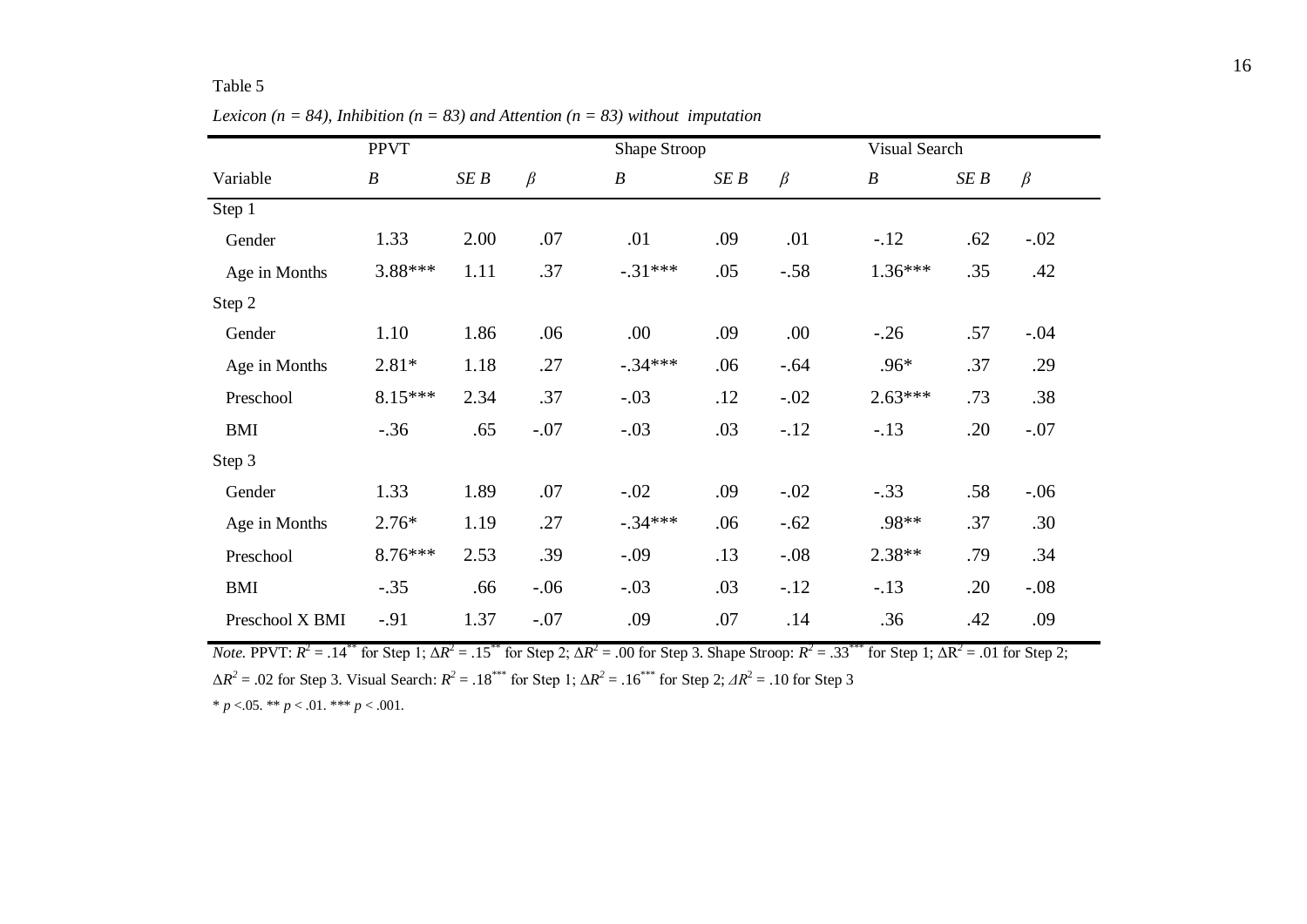|                 | Digit Recall     |       |                  | Non-word Recall  |      |         | Odd One Out Precision Score |      |                  | Odd One Out Memory Score |      |         |
|-----------------|------------------|-------|------------------|------------------|------|---------|-----------------------------|------|------------------|--------------------------|------|---------|
| Variable        | $\boldsymbol{B}$ | SEB   | $\boldsymbol{B}$ | $\boldsymbol{B}$ | SEB  | $\beta$ | $\boldsymbol{B}$            | SEB  | $\boldsymbol{B}$ | $\boldsymbol{B}$         | SE B | $\beta$ |
| Step 1          |                  |       |                  |                  |      |         |                             |      |                  |                          |      |         |
| Gender          | .50              | 1.13  | .05              | .25              | .81  | .03     | $-.10$                      | 1.16 | $-0.09$          | $-.20$                   | .57  | $-.04$  |
| Age in Years    | $1.68**$         | .63   | .30              | $2.48***$        | .46  | .55     | $3.08***$                   | .64  | 0.51             | 1.80***                  | .32  | .58     |
| Step 2          |                  |       |                  |                  |      |         |                             |      |                  |                          |      |         |
| Gender          | .51              | 1.11  | .05              | .38              | .78  | .05     | $-.79$                      | 1.16 | $-.07$           | $-12$                    | .57  | $-.02$  |
| Age in Years    | .92              | .70   | .17              | $1.74***$        | .50  | .39     | $2.75***$                   | .72  | .46              | $1.74***$                | .35  | .56     |
| Preschool       | 2.10             | 1.52  | .16              | 1.57             | 1.06 | .15     | 2.51                        | 1.67 | .16              | 1.05                     | .82  | .13     |
| <b>BMI</b>      | $-.60$           | .38   | $-.21$           | $-.64*$          | .28  | $-.26$  | $-.22$                      | .42  | $-.06$           | .00                      | .21  | .00     |
| Step 3          |                  |       |                  |                  |      |         |                             |      |                  |                          |      |         |
| Gender          | $-.23$           | 10.80 | $-.02$           | .35              | .80  | .04     | $-.72$                      | 1.20 | $-.07$           | $-.11$                   | .59  | $-.02$  |
| Age in Years    | 1.15             | .66   | .21              | 1.74**           | .51  | .39     | $2.74***$                   | .72  | .45              | $1.73***$                | .36  | .56     |
| Preschool       | $-.15$           | 1.61  | $-.01$           | 1.49             | 1.18 | .14     | 2.75                        | 1.82 | .18              | 1.10                     | .90  | .14     |
| <b>BMI</b>      | $-.67$           | .36   | $-.23$           | $-.65*$          | .29  | $-.26$  | $-.13$                      | .49  | $-.04$           | .02                      | .24  | .01     |
| Preschool X BMI | $2.43**$         | .80   | .36              | .10              | .69  | .02     | $-.48$                      | 1.42 | $-.05$           | $-.09$                   | .70  | $-.02$  |

*Cognitive - Working memory: Digit Recall (N=80), Non-word Recall (N=79) and Odd one out (N= 80)with 0 imputation*

*Note*. Digit recall:  $R^2 = .09^*$  for Step 1;  $\Delta R^2 = .08^{**}$  for Step 2;  $\Delta R^2 = .10^{**}$  for Step 3. Non-word Recall:  $R^2 = .30^{***}$  for Step 1;  $\Delta R^2 = .09^*$  for Step 2;  $\Delta R^2 = .00$  for Step 3. Odd One Out Precision Score:  $R^2 = .28^{***}$  for Step 1;  $\Delta R^2 = .03$  for Step 2;  $\Delta R^2 = .00$  for Step 3. Odd One Out Memory Score:  $R^2 = .35^{***}$  for Step 1;  $\Delta R^2 = .02$  for Step 2;  $\Delta R^2$  = .00 for Step 3

\*  $p < .05$ . \*\*  $p < .01$ . \*\*\*  $p < .001$ .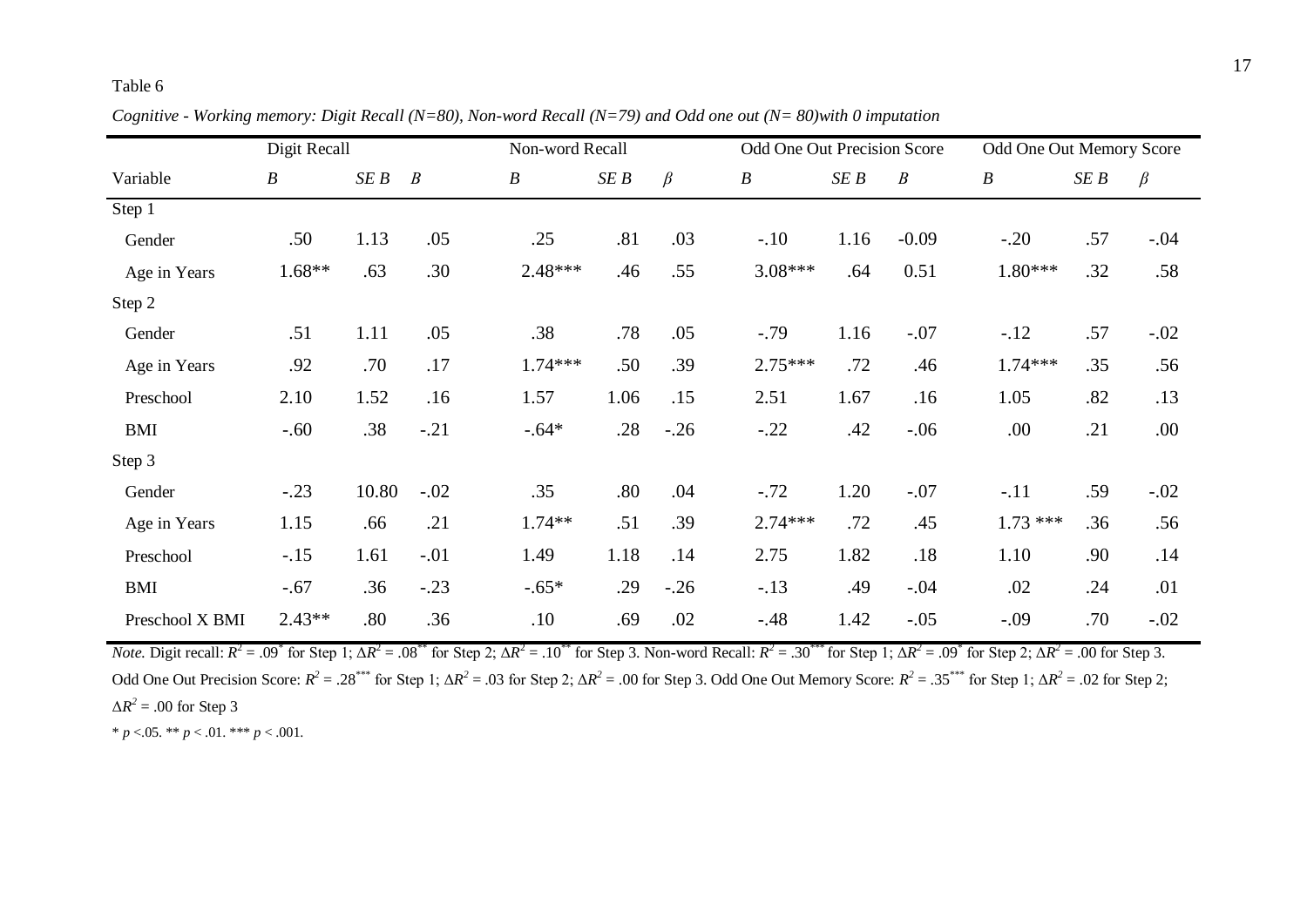|                 | Regularity       |     |                  |                  | Pro-social Scale |         |                  | <b>Emotional Scale</b> |                  |                  | <b>Conduct Scale</b> |         |  |  |
|-----------------|------------------|-----|------------------|------------------|------------------|---------|------------------|------------------------|------------------|------------------|----------------------|---------|--|--|
| Variable        | $\boldsymbol{B}$ | SEB | $\boldsymbol{B}$ | $\boldsymbol{B}$ | SEB              | $\beta$ | $\boldsymbol{B}$ | SEB                    | $\boldsymbol{B}$ | $\boldsymbol{B}$ | SEB                  | $\beta$ |  |  |
| Step 1          |                  |     |                  |                  |                  |         |                  |                        |                  |                  |                      |         |  |  |
| Gender          | $-.26$           | .26 | $-.13$           | $-.23$           | 1.40             | $-.21$  | $-.08$           | .12                    | $-.08$           | .06              | .11                  | .07     |  |  |
| Age in Years    | $-.09$           | .15 | $-.08$           | $-.02$           | .08              | $-.04$  | .06              | .07                    | .12              | .04              | .07                  | .08     |  |  |
| Step 2          |                  |     |                  |                  |                  |         |                  |                        |                  |                  |                      |         |  |  |
| Gender          | $-.25$           | .25 | $-.12$           | $-.25$           | .14              | $-.22$  | $-.09$           | .13                    | $-.09$           | .08              | .11                  | .08     |  |  |
| Age in Years    | .01              | .17 | $-.01$           | $-.03$           | .09              | $-.04$  | .03              | .08                    | .06              | .04              | .07                  | .06     |  |  |
| Preschool       | $-.43$           | .32 | $-.19$           | .26              | .17              | .22     | $-.11$           | .15                    | $-.10$           | $-.41$           | .13                  | $-.41$  |  |  |
| <b>BMI</b>      | .03              | .08 | .07              | .01              | .05              | .04     | $-.04$           | .04                    | $-.15$           | $-.03$           | .04                  | $-.41$  |  |  |
| Step 3          |                  |     |                  |                  |                  |         |                  |                        |                  |                  |                      |         |  |  |
| Gender          | $-.22$           | .25 | $-.11$           | $-.27$           | .14              | $-.24$  | $-.09$           | .13                    | $-.09$           | .07              | .11                  | .07     |  |  |
| Age in Months   | $-.06$           | .17 | $-.05$           | $-.00$           | .09              | $-.01$  | .03              | .08                    | .06              | .04              | .07                  | .08     |  |  |
| Preschool       | $-.38$           | .32 | $-.17$           | .23              | .17              | .19     | $-.11$           | .16                    | $-.10$           | $-.42***$        | .13                  | $-.42$  |  |  |
| <b>BMI</b>      | $-.04$           | .10 | $-.08$           | .04              | .05              | .14     | $-.04$           | .05                    | $-.15$           | $-.02$           | .04                  | $-.07$  |  |  |
| Preschool X BMI | $-.21$           | .15 | $-.22$           | .11              | .08              | .19     | .00              | .07                    | .00              | .04              | .06                  | .08     |  |  |

*Social Emotional Development: Regularity (n=67), Pro-social Scale (n=69), Emotional Scale (n=66) and Conduct Scale (n=71)*

*Note.* Regularity:  $R^2 = .02$  for Step 1;  $\Delta R^2 = .05$  for Step 2;  $\Delta R^2 = .03$  for Step 3. Pro-social Scale:  $R^2 = .04$  for Step 1;  $\Delta R^2 = .04$  for Step 2;  $\Delta R^2 = .03$  for Step 3. Emotional Scale:  $R^2 = .02$  for Step 1;  $\Delta R^2 = .02$  for Step 2;  $\Delta R^2 = .00$  for Step 3. Conduct Scale:  $R^2 = .01$  for Step 1;  $\Delta R^2 = .14^{**}$  for Step 2;  $\Delta R^2 = .00$  for Step 3 \*  $p < 05$ . \*\*  $p < 01$ . \*\*\*  $p < 001$ .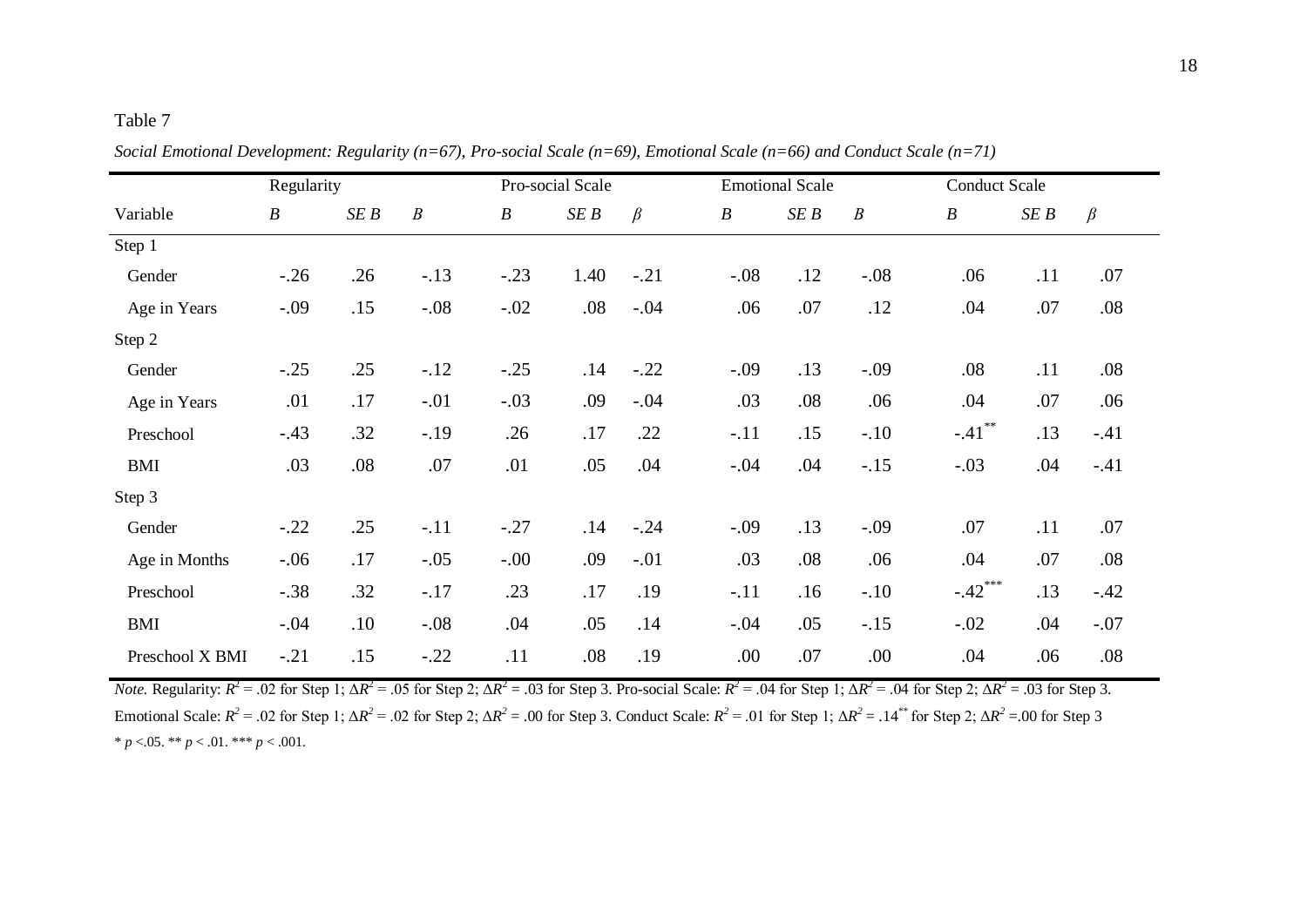#### *Influence of preschool and BMI on cognitive and social-emotional development*

This following paragraphs will discuss the findings of the Hierarchical Regression Analyses. In Model 1, the control variables age and gender were included. Age positively influenced lexicon, attention (See Table 3), the non-word recall and the odd one out scores (See Table 4). This means that the older children scored higher on the tests than younger children. Age influenced inhibition negatively. This means that older children where less capable in inhibiting their reacting (See Table 3). When the dependent variables were not imputed an alteration occurred, age did no longer influence the results on the Digit Recall (See Table 6). Gender had no effect on any aspects of cognitive (See Table 4 and 5) and social-emotional development (See Table 7).

In Model 2 the variables preschool and BMI were included. As expected, preschool education was found to effect lexicon, inhibition, attention (See Table 3) and working memory (digit recall, non-word recall, odd one out scores) (See Table 4) positively. Thus, children who attended a preschool performed better on the attention test and found more elephants in one minute that children who did not attend a preschool. The model without imputation revealed some different results. When data was not imputed only lexicon and attention (See Table 5) seemed to be positively influenced by the attendance of a preschool. However, not significant, the direction of the coefficients for preschool on the memory tasks remained positive (See Table 6). Moreover, in the social-emotional model the conduct behaviour scale was negatively related to preschool (See Table 7). Thus, children who did not attend a preschool exhibited more conduct behaviour. None of the other variables were related to the attendance of a preschool.

Next, the effect of BMI on cognitive and social-emotional development was analyzed. Contrary to the expectations, the digit recall and non-word recall were negatively influenced by BMI (See Table 4). Children with a higher BMI could recall less numbers and non-words in the same order as they heard them. Contrary to the expectations, no positive relation was found between the other aspects of cognitive development and BMI (See Table 3 and 4). The model without imputation showed some alternate results. BMI had no longer influence on the results of the non-word recall (See Table 5). Moreover, the social-emotional development, contrary to expectations, was not influenced by BMI (See Table 7).

Finally, in Model 3 it was tested whether the effect of BMI differed between preschool and non-preschool children. No difference in impact of BMI on cognitive development was found (See Table 3 and 4). The model without imputation showed some different results. A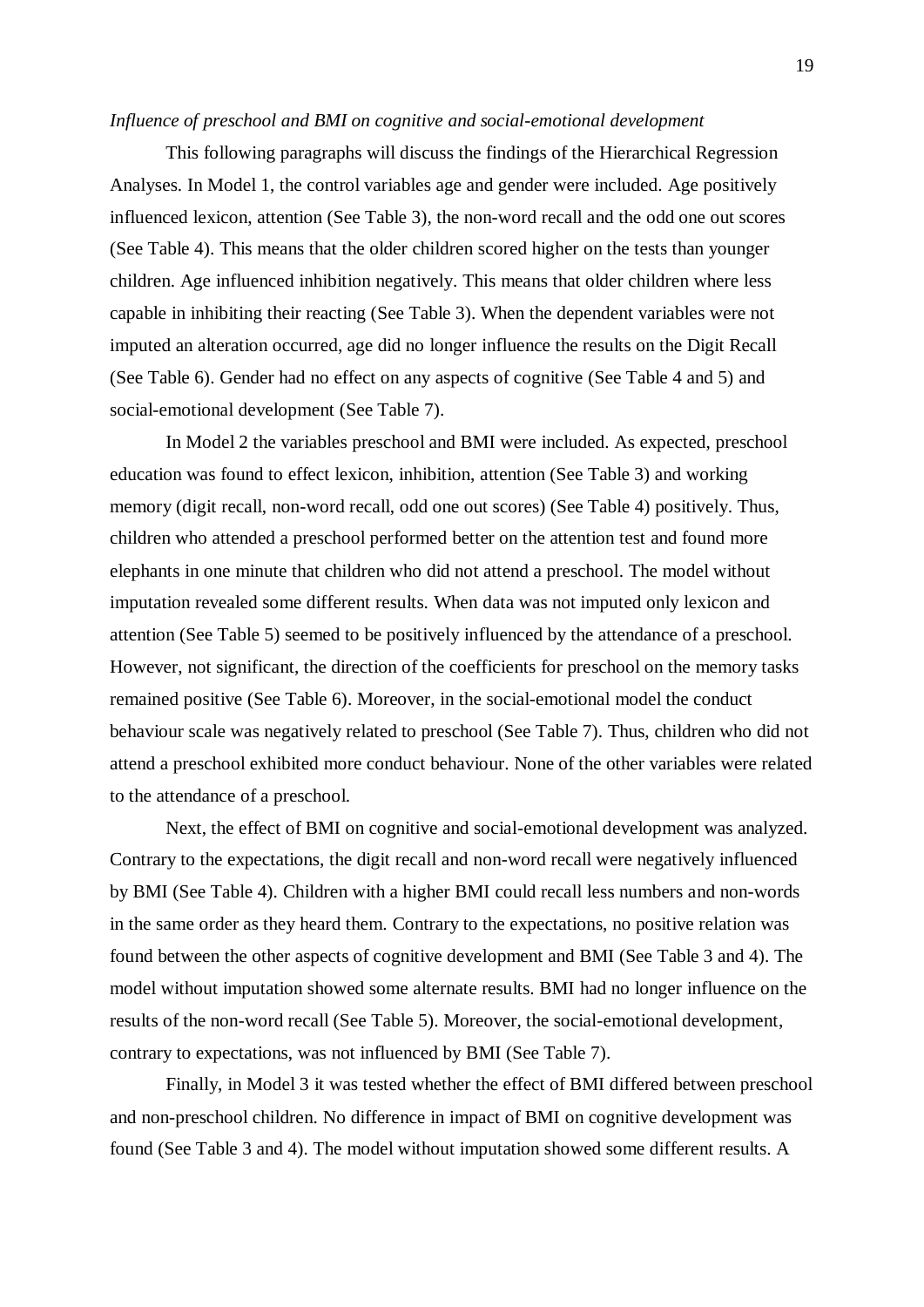positive influence of the interaction effect was found on the digit recall. That is, BMI had a positive influence on the recalling of digits only when children attended a preschool. Moreover, no difference in impact of BMI on social-emotional development was found.

## **Discussion**

This study aimed to create a baseline on the cognitive and social-emotional development of preschool children in South Africa by making a comparison between children who attend and not attend preschool in rural township areas in South Africa. We start our discussion with a summary of our findings with regard to the three hypotheses. This study showed that in general preschool children scored higher on cognitive development than children who did not attend preschool. In addition, concerning social-emotional development, preschool children exhibited less conduct behaviour than non-preschool children. No support was found for a positive influence of BMI on cognitive and social-emotional development. Finally, there was little difference between preschool and no preschool children on the effect BMI had on cognitive and social-emotional development.

Overall, the study showed differences in cognitive development and in lesser extends to social-emotional development between children who attend and not attend a preschool. The effect of preschool provides support for the ecological model of Bronfenbrenner (1977), which predicts that children are influenced by their environment. This baseline revealed that an environmental influence such as a preschool positively influences development in children between the age of 2 and 6. Moreover, the results are in line with other studies which found that preschool education positively influences cognitive, language and social-emotional development (Aboud, 2006; Berlinski et al., 2006; Boocock, 1995; Cueto & Diaz, 1999 as cited in Engle et al., 2007; Jamarillo & Tietjen, 2002). Not only do the environmental influences such as preschool proof to be of great importance to western countries, this study underlined the idea that preschool education is beneficial in South Africa. It might be speculated that this does not only hold for South Africa, but also to other third world countries (Aboud, 2006; Berlinski et al., 2006; Boocock, 1995; Cueto & Diaz, 1999 as cited in Engle et al., 2007; Jamarillo & Tietjen, 2002).

In social-emotional development difference was only found on one. The difference in conduct behaviour could be explained by the possible difference in inhibition, because inhibition seemed to be related to conduct behaviour (Berlin & Bohlin, 2002). The higher score for preschool children in inhibition might be clarified by the teaching method. Children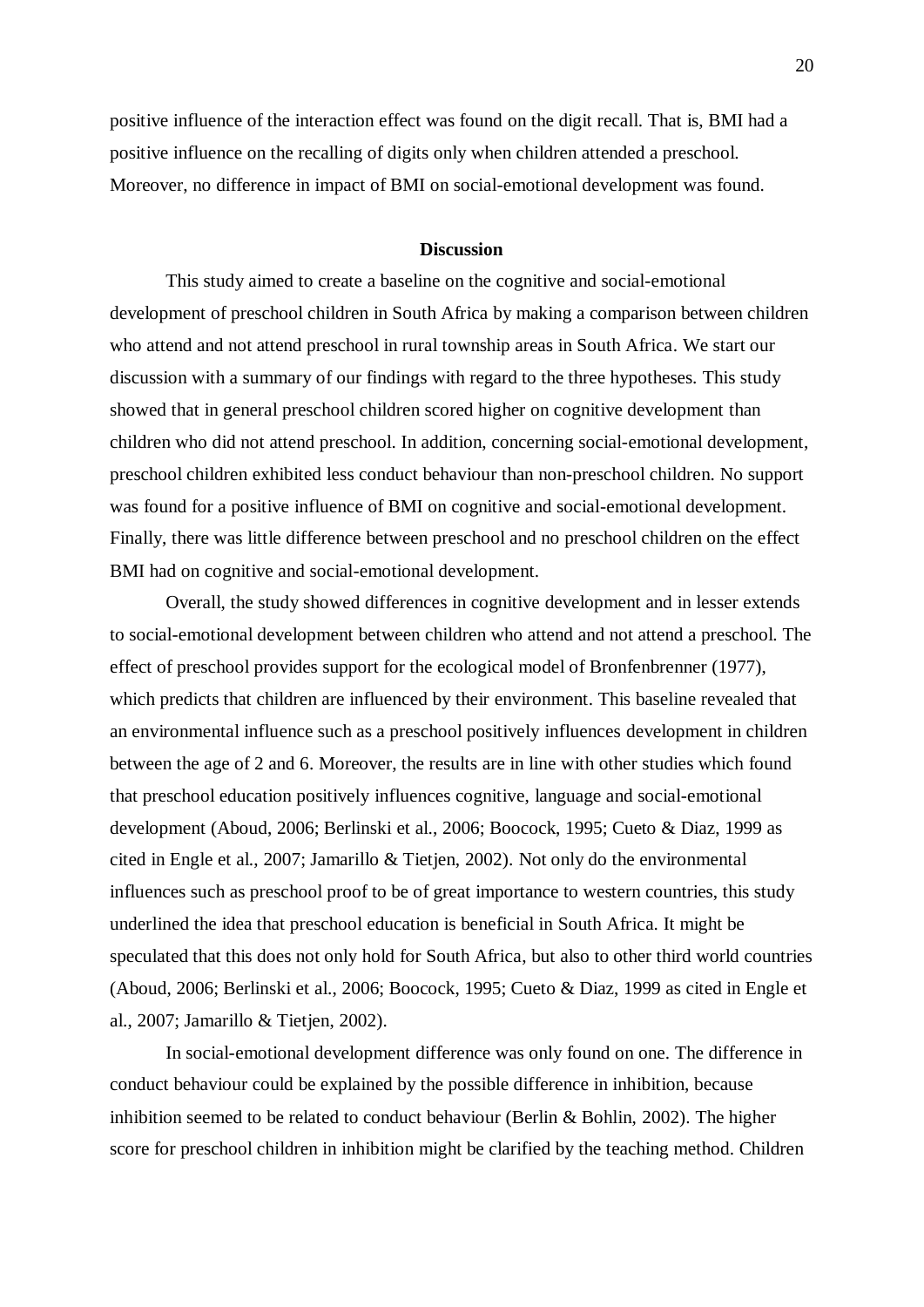in preschools might have to sit still and be quiet more often and therefore inhibit their behaviour more frequently. Also other research found differences in social-emotional aspects. Aboud (1997) found differences in play behaviour. Although Aboud (1997) did not find conduct behaviour as a different aspect in behaviour, this study did.

In general BMI did not have a positive influence on cognitive and social-emotional development. In contradiction it was found that children who had a higher BMI scored lower on the non-word recall. Furthermore, the influence of preschool did not differ between the two groups of children. These results were in contradiction with the expectation and results of other studies (Siddiqi, et. al., 2007; Walker, et. al., 2007). The contradicting results might be due to the higher BMI in the non-preschool children. The hypotheses were proposed on the expectation that children in the preschool were better nourished. This is not the case. The negative effect of BMI on the non-word recall might be explained by the lack of education of these children. Possibly, education reduces the effect of malnourishment, because of extra stimulation in the preschools.

In consideration of Bronfenbrenner's ecological model we expect that, besides BMI and preschool, more environmental aspects play an important role in the development of young children in rural areas in South Africa. These influences can come from the different levels, for example, parental childrearing practices, safe playing environment, parental involvement in education, quality of the preschool and the teachers, province policy and even governmental policy (e.g., subsidies).

#### *Limitations and implications*

The presented study has some limitations which need to be considered in the interpretation of the results. First, preschool children were better testable than non-preschool children, which is difficult for comparative reasons. However, to avoid bias as much as possible the data was analysed two times, one with imputation and one without imputation. The true difference between preschool children and non-preschool children could be found somewhere in the middle of these results, because data with imputation overestimates the effect of preschool and data without imputation underestimates the effect of preschool. Further research is necessary to conclude to which extend cognitive development is influenced by the attendance of a preschool. Research should also focus on the reason why these children are not testable, so alternative ways of testing can be established. Furthermore, the testability of the children gives an indication of school readiness. The preschool children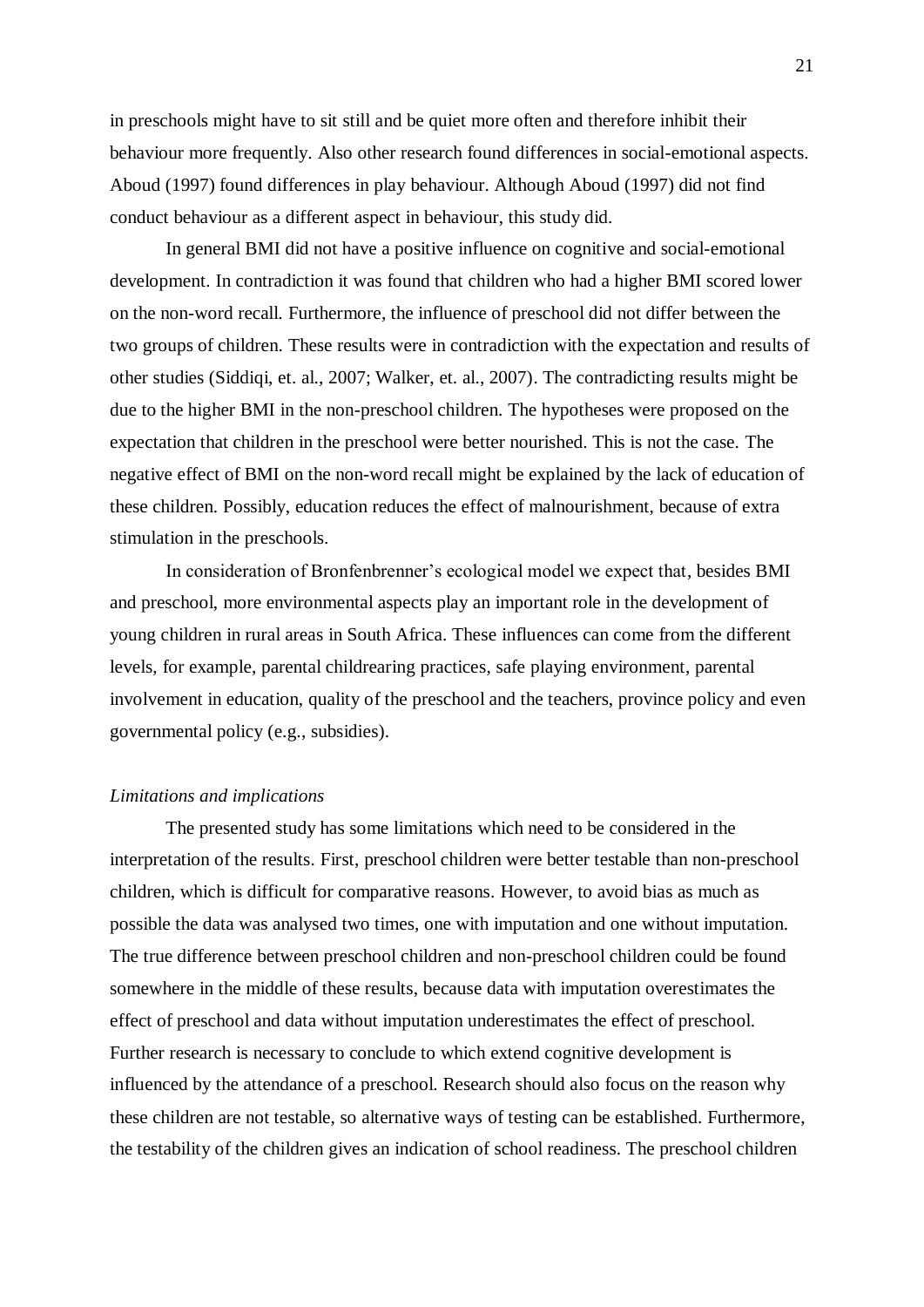were better able to sit down and do the tests. The skills that are necessary for doing the tests are skills which are important in primary school (i.e., sitting down, following direction, listening to an explanation, concentrate on a task). Since non-preschool children are clearly less ready than preschool children, they start with a disadvantage at this might remain during primary school.

Second, material could be improved. The tests used in this study have not been validated for the focused group by other studies. However, the results of the tests provide a good indication of the cognitive development, because the tests cover basic cognitive aspects and skills which are important for school readiness and develop in the preschool period. Furthermore, bias in the tests were reduced by making them process based, paper pencil and in their native language. Additionally results were only compared with children in the research area and not with the international norms. In future research the instruments should be validated for this group, for example, by using a test-retest model or comparison between different areas in South Africa. Moreover, the unexpected results in social-emotional development might be due to the testing material. The social-emotional questionnaires seemed unsuitable for testing the social-emotional development of young children in this area. A problem with questionnaires was experienced in Dennilton before (Brands, et al., 2009; Van der Lubbe, et al., 2008; Van Dijk, et al., 2008). Brands (et al., 2009) states that in this area questionnaires can easily lead to social desirable answers and channelling of answers. Therefore questionnaires are less usable here than in other areas. Additionally, in group discussions with the parents, the answers on subjects of social-emotional behaviour were also inconsistent. The focus of the parents was usually on a little detail of the question. Asking questions is probably not the desirable way to investigate social-emotional behaviour in these settings. In future research a different manner to analyse social-emotional behaviour should be used or added. To avoid social desirability and inconsistent data, observations or teacher reports might be more useful. However, despite some test difficulties, this is a baseline study that many future studies can be compared with and made extensions of.

Third, we expect that development of the children was not only influenced by preschool and BMI, also other environmental factors could also play a role. Future research should focus on other environmental factors. Engle (2007) states that quality is important for the effectivity of early intervention. Therefore, investigation about the quality of the preschools in rural township areas in South Africa is important. These result should indicate whether quality improvement can contribute to reaching the development potential of these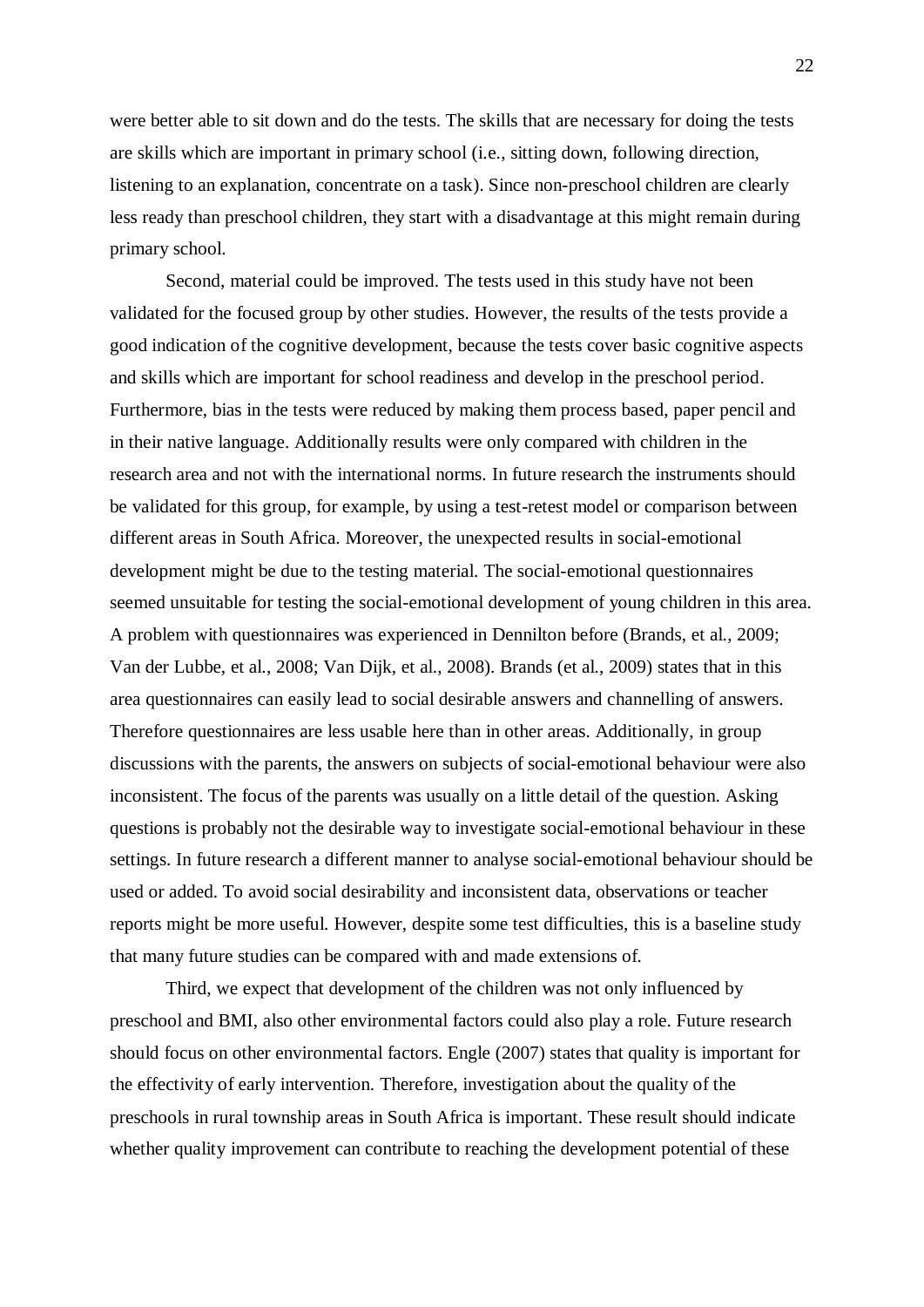children. Van der Laan (2010) assessed found differences in the quality of preschools. In the future, it should be investigated whether these differences lead to alternate development.

To conclude, this research has important implications for the future of preschool education in rural township areas in South Africa. The study stresses the importance of attending a preschool. Effort should be made to make preschool education available for all the children. In addition, the importance of preschool education should be emphasized more strongly to parents, so more children, also the children who are well fed, will attend preschool. These efforts can reduce retention in primary school, increase school success, provide an opportunity for a more productive life and diminish the intergenerational poverty.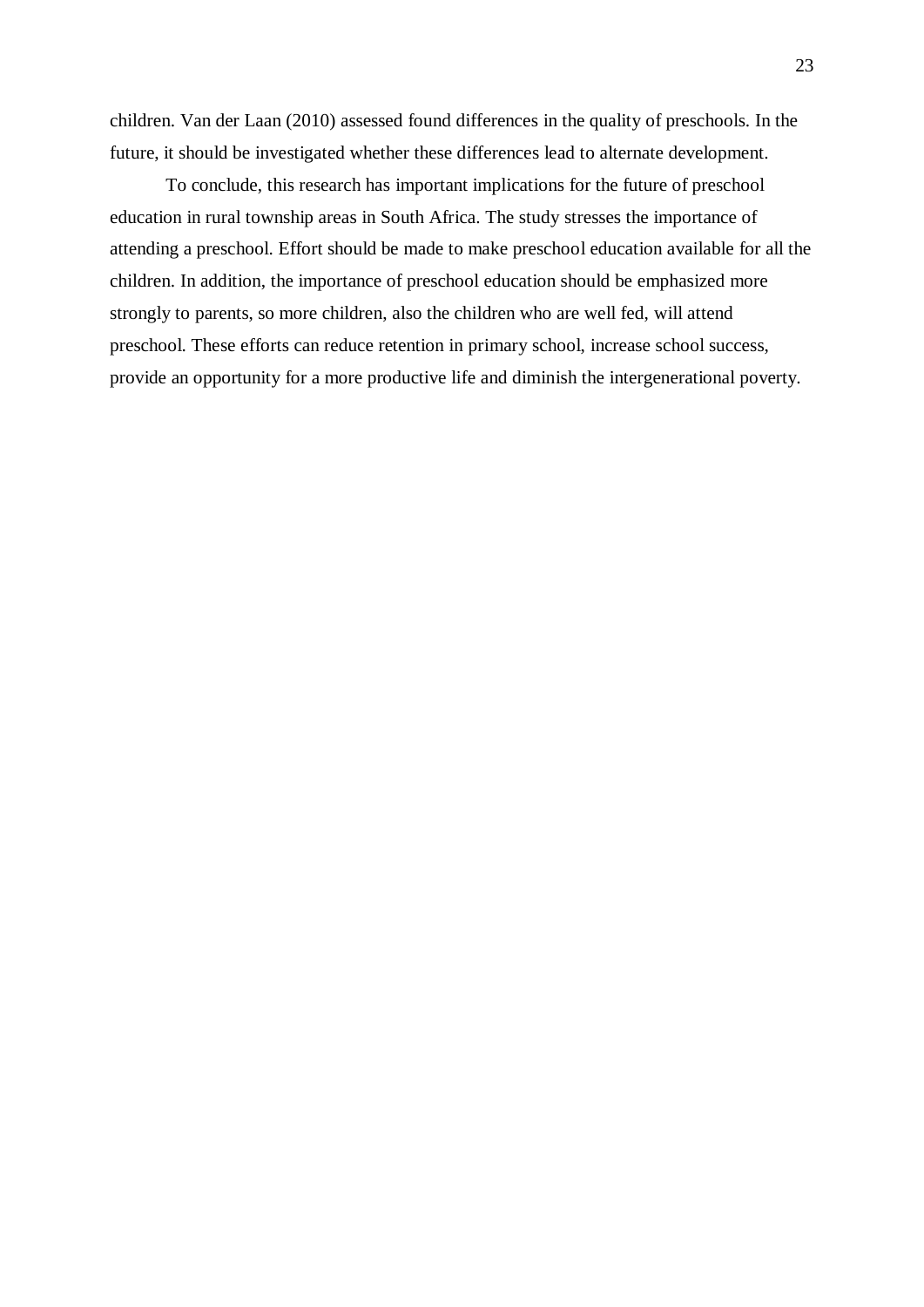#### **References**

- Aboud, F. E. (2006). Evaluation of an early childhood preschool program in rural Bangladesh. *Early Childhood Research Quarterly, 21,* 46 – 60.
- Alloway, T. P., Gathercole, S. E., Kirkwood, H. J., & Elliott, J. E. (2008). Evaluating the validity of the Automated Working Memory Assessment. *Educational Psychology, 7,*  $725 - 734.$
- Alloway, T. P., Gathercole, S. E., & Pickering, S. J. (2004). *The automated working memory ` assessment.* Test battery available from authors.
- Berk, L. E. (2007). *Development through the lifespan, 4th edition.* (p. 9) Boston: Allyn & Bacon.
- Berlin, L., & Bohlin, G. (2002). Response inhibition, hyperactivity, and conduct problems among preschool children. *Journal of Clinical Child & Adolescent Psychology, 31*, 242 – 252.
- Berlinski, S., Galiani, S., & Gertler, P. (2006) *The effect of pre-primary education on primary school performance.* London, Buenos Aires, Washington DC: University College London, Institute for Fiscal Studies, Universidad de San Andres and World Bank.
- Blair, C. (2002). School readiness. Integrating cognition and emotion in a neurobiological conceptualization of children's functioning at school entry. *American Psychologist, 57,* 111 – 127.
- Blakemore, S., & Frith, U. (2006). *The learning brain: lessons for education.* Oxford: Wiley-Blackwell.
- Boocock, S. S. (1995). Early childhood programs in other nations: goals and outcomes. *The future of children. Long-term outcomes of early childhood programs, 5,* 94 – 114.
- Brands, M. (2009). *"I don't think we can get used to having one girlfriend". Dealing with multiple partnerships in a South African HIV/AIDS awareness program for secondary school pupils in a rural area.* Unpublished Master thesis, University of Utrecht, Utrecht.
- Bronfenbrenner, U. (1977). Toward an experimental ecology of human development. *American Psychologist, 32,* 513 – 531.
- Campbell, T. F., Dollaghan, C., Needlemar, H., & Janoscky, J. (1997). Reducing bias in language assessment: Processing-dependent measures. *Journal of Speech, Language, and Hearing Research, 40,* 519 – 525.
- Currie, J., & Thomas, D. (1999). *Early test scores, socioeconomic status and future outcomes.* NBER Working Paper No. 6943. Cambridge: National Bureau of Economic.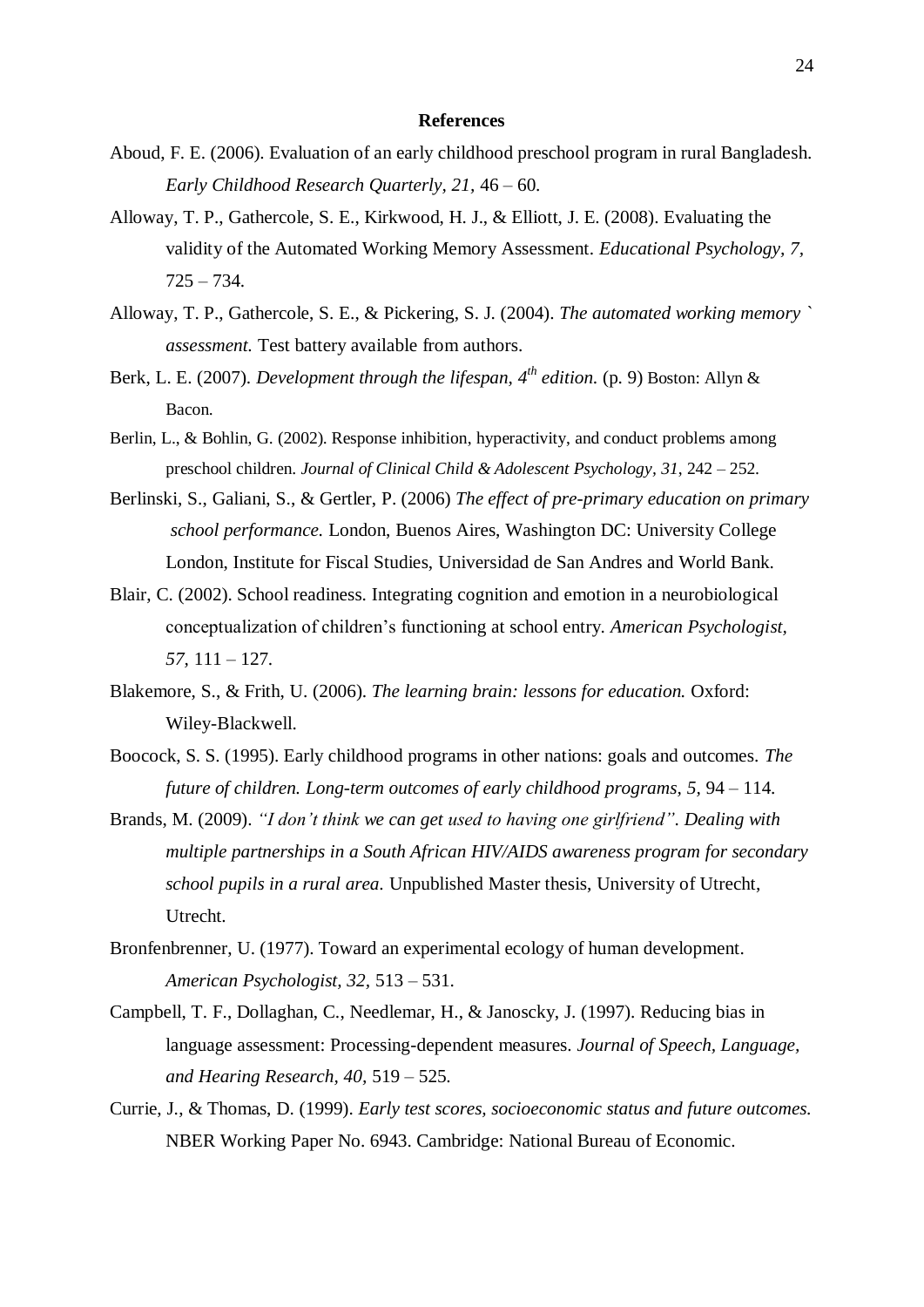- Diamond, A. (2006). The early development of executive functions. In E., Bialystok & F. I. M., Craik (Eds.). *Lifespan cognition: mechanisms of change* (p. 70). Oxford: University Press.
- Dijk, van, A., Dries, van den, H, Tempelman, H., a.o. (2008). Cultural influences on sexual behavior of participants in an AIDS awareness programme. In A.Vermeer & H. Tempelman, (Eds.), *Health care in rural South Africa: an innovative approach* (p. 175 – 198). Amsterdam: VU University Press.
- Dunn, L. M., & Dunn, L. M. (1997). *Peabody Picture Vocabulary Test-Third Edition.* Circle Pines, MN: American Guidance Service.
- Engle, P. L., Black, M. M., Behrman, J. R., Cabral de Mello, M., Gertler, P. J., Kapiriri, L., et al. (2007). Child development in developing countries 3: Strategies to avoid the loss of developmental potential in more than 200 million children in the developing world. *The Lancet, 369,* 229 – 242.
- Elandsdoorn Foundation (nd.). *Elandsdoorn.* Found on December 20, 2009 on www.elandsdoorn.com.
- Enns, J., & Cameron, S. (1987). Selective attention in young children: The relations between visual search, filtering, and priming. *Journal of Experimental Child Psychology, 44,*   $38 - 63$ .
- Ertem, I. O. (2004). *Early childhood development in developmenting counties.* In: Parker, S., Zuckerman, B., & Augustin, M. (2004). Philadelphia: Lipponcot Williams & Wilkins.
- Feinstein, L. (2003). Inequality in the early cognitive development of children in the 1970 cohort. *Economica, 70,* 73 – 97.
- Field, A. (2005). *Discovering statistics using SPSS: 2nd edition.* London: Sage Publications.
- Garon, N., Bryson, S. E., & Smith, I. M. (2008). Executive function in preschoolers: A review using an integrative framework. *Psychological Bulletin, 134*, 31 – 60.
- Goodman, R. (1997). The Strengths and Difficulties Questionnaire: A Research Note. *Journal of Child Psychology and Psychiatry*, *38,* 581 – 586.
- Granham-McGregor, S., Cheung, Y. B. Glewwe, P., Richter, L., Strupp, B., & the International Child Development Steering Group (2007). Developmental potential in the first 5 years for children in developing countries. *The Lancet, 369,* 60 - 70.
- Hawes, D. J., & Dadds, M. R. (2004). Australian data and psychometric properties of the Strengths and Difficulties Questionnaire. *Australian and New Zealand Journal of Psychiatry*, *38*, 644 – 651.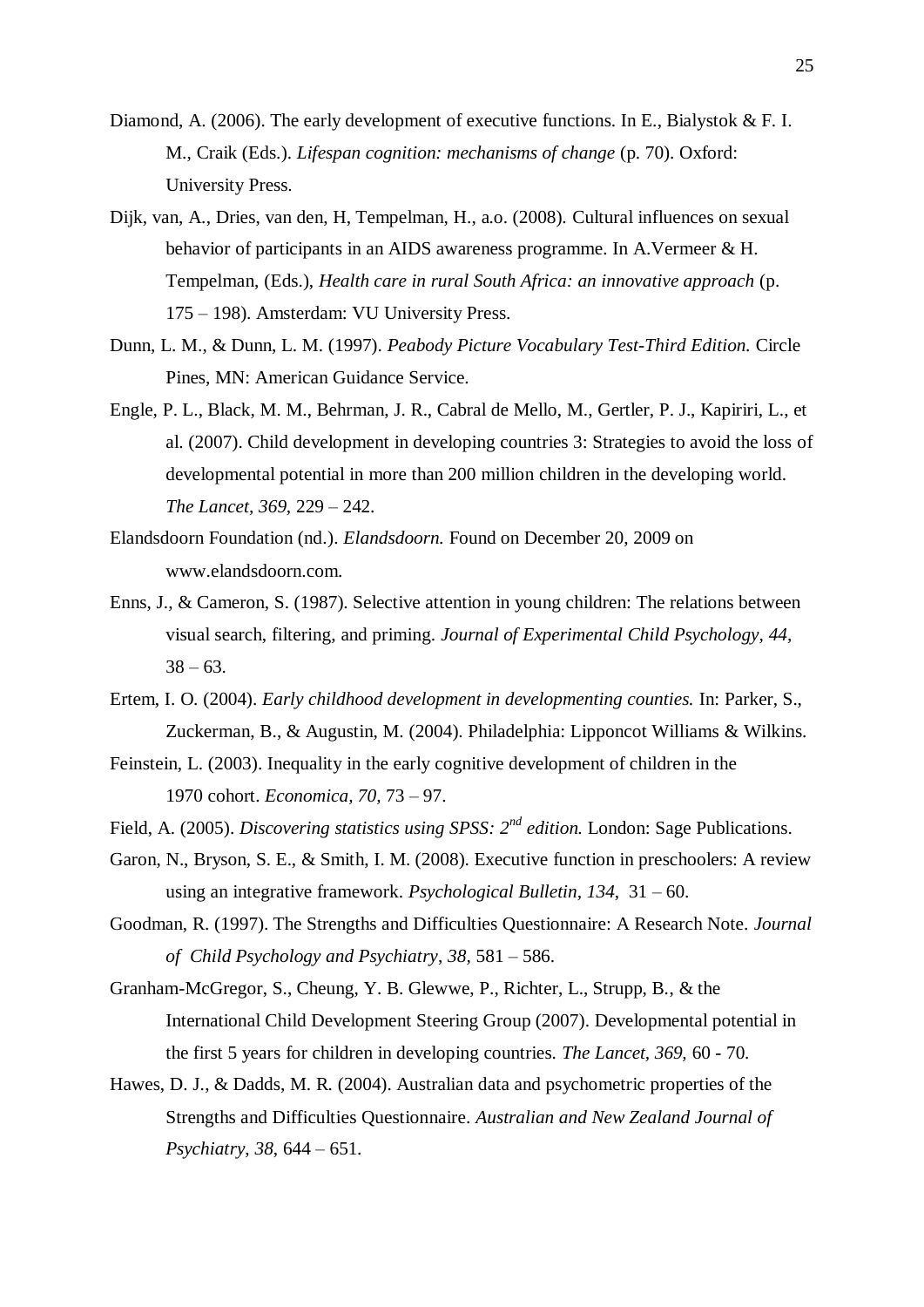- Jamarillo, A., & Tietjen, K. (2002). *Early childhood development in Africa: Can we do more or less? A look at the impact and implications of preschools in Cape Verde and Guinea.* Washington, DC: World Bank.
- Klasen, H., Woerner, W., Wolke, D., Meyer, R., Overmeyer, S., Kaschnitz, W., et al. (2000 Comparing the German versions of the Strengths and Difficulties Questionnaire (SDQ-Deu) and the Child Behavior Checklist. *European Child and Adolescent Psychiatry, 9*, 271 – 276.
- Keenan, T. (2002). *An introduction to child development.* (p. 4) London: Sage Publications.
- Laan, van der, J. (2010). *The introduction of a new teaching approach at Ndlovu's Preschools.* Unpublished Master thesis, University of Utrecht, Utrecht.
- Liddell, C., & Kemp, J. (1995). Providing services for young children in South Africa. *International Journal of Educational Development, 15,* 71 – 78.
- Liddell, C., & Rae, G. (2001). Predicting early grade retention: A longitudinal investigation of primary school progress in a sample of rural South African children. *British Journal of Educational Psychology, 71,* 413 – 428.
- Lubbe, K., van der, Schinnij, M., Tempelman, H., a.o. (2008). Evaluation of an AIDS awareness programme. In Vermeer, A., Tempelman, H. (Eds.), *Health care in rural South Africa: an innovative approach* (p. 159 – 174). Amsterdam: VU University Press.
- McConnel, S. R., Priest, J. S., Davis, S. D., & McEvoy, M. A. (2003). Best practices in measuring growth and development for preschool children. *Journal of Child Language, 30,* 213 – 236.
- McDevitt, S. D., & Carey, W. B. (1978). The measurement of temperament in 3–7 year old children. *Journal of child psychology and psychiatry and allied disciplines, 19*, 245 – 253.
- Messer, M. H., Leseman, P. P. M., Boom, J., & Mayo, A. Y. (2010). Phonotactic probability effect in non-word recall and its relationship with vocabulary in monolingual and bilingual preschoolers. *In press.*
- Ndlovu Care Group (nd.). *Ndlovu Care Group.* Found on the December 20, 2009 on www.ndlovucaregroup.com.
- Pianta, R. C., & McCoy, S. J. (1997). The first day of school: the predictive validity of early school screening. *Journal of Applied Developmental Psychology, 18,* 1 – 22.